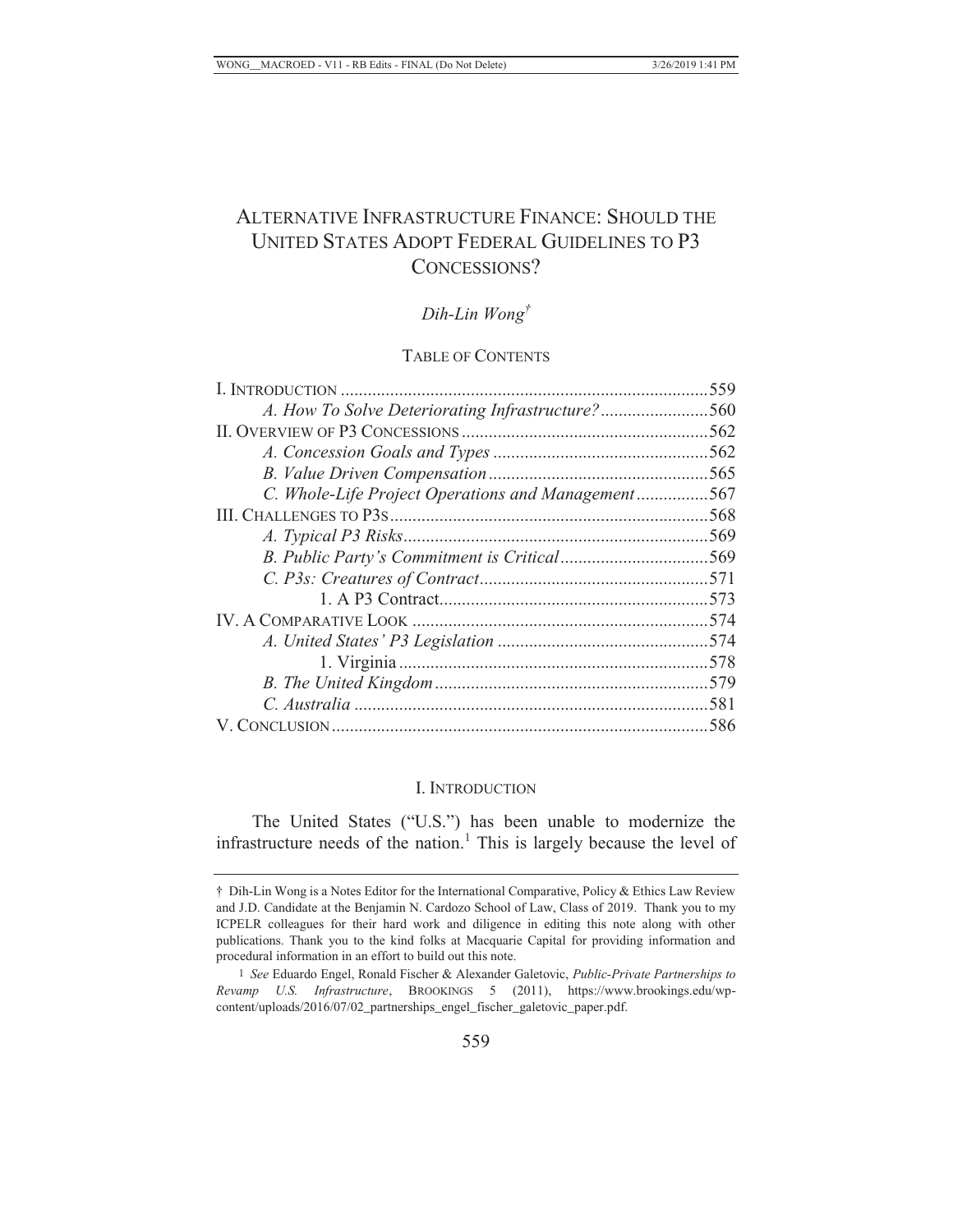spending on infrastructure is low in the U.S. European nations, on average, invest five percent of GDP in infrastructure, whereas the U.S. spends only about half as much.<sup>2</sup> The U.S. government only spends two percent of the nation's overall capital investment in its infrastructure.<sup>3</sup> Infrastructure finance means money invested in public services, such as: roads, rails, hospitals, and even the internet.<sup>4</sup> Depending on the amount of capital being invested in these public services, public benefits can be negatively affected, and degrading road conditions and surface transportation has resulted in nearly \$120 billion in losses to fuel and time.<sup>5</sup> Transportation companies were reported to spend an additional \$27 billion in freight costs to compensate for these infrastructure conditions, either through fleet repairs or technological upgrades.<sup>6</sup> In the public utility space, the U.S. is spending at least \$18 to \$33 billion annually to maintain electric grids and fighting nearly 240,000 water main breaks in the deteriorating water systems.<sup>7</sup>

#### *A. How To Solve Deteriorating Infrastructure?*

Infrastructure projects require proper financing. Traditionally, U.S. infrastructure projects are financed by state or local governments because of their abilities to raise revenue and their abilities to spend it on overcoming infrastructure financing issues.<sup>8</sup> The local municipality's

 5 David Schrank, Bill Eisele & Tim Lomax, *TTI's 2012 Urban Mobility Report*, TEX. A&M TRANSP. INSTITUTE 5 (Dec. 2012), https://static.tti.tamu.edu/tti.tamu.edu/documents/ums/archive/mobility-report-2012.pdf.

<sup>2</sup> Anthony Foxx, *Removing the Roadblocks to Smarter Investment in American Transportation*, MCKINSEY & CO. (June 2015), https://www.mckinsey.com/industries/capitalprojects-and-infrastructure/our-insights/removing-the-roadblocks-to-smarter-investment-inamerican-transportation.

<sup>3</sup> *Panel on Public-Private Partnerships: Hearing on Overview of the Role of Public-Private Partnerships in Highway and Transit Projects Before the H. Comm. on Transportation and Infrastructure*, 113th Cong. 8 (2014), (statement of Richard Fierce, Senior Vice President, Flour Enterprises, Inc.) [hereinafter Fierce]

 <sup>4</sup> *See* Isabel Marques de Sá*, How Do You Build Effective Public-Private Partnerships?*, YALE INSIGHTS (May 16, 2017), https://insights.som.yale.edu/insights/how-do-you-build-effectivepublic-private-partnerships.

 <sup>6</sup> *2017 Infrastructure Report Card: A Comprehensive Assessment of America's Infrastructure*, AM. SOC'Y OF CIV. ENGINEERS (2017), https://www.infrastructurereportcard.org/wpcontent/uploads/2016/10/2017-Infrastructure-Report-Card.pdf.

<sup>7</sup> U.S. DEP'T OF THE TREASURY, EXPANDING OUR NATION'S INFRASTRUCTURE THROUGH INNOVATIVE FINANCING 1 (2014), https://www.treasury.gov/resource-center/economicpolicy/Documents/3\_Expanding%20our%20Nation's%20Infrastructure%20through%20Innovativ e%20Financing.pdf.

<sup>8</sup> *See* Charles D. Jacobson and Joel A. Tarr, *Ownership and Financing of Infrastructure: Historical Perspectives* 3-4 (World Bank Policy Research Working Paper No. 1466, 1995).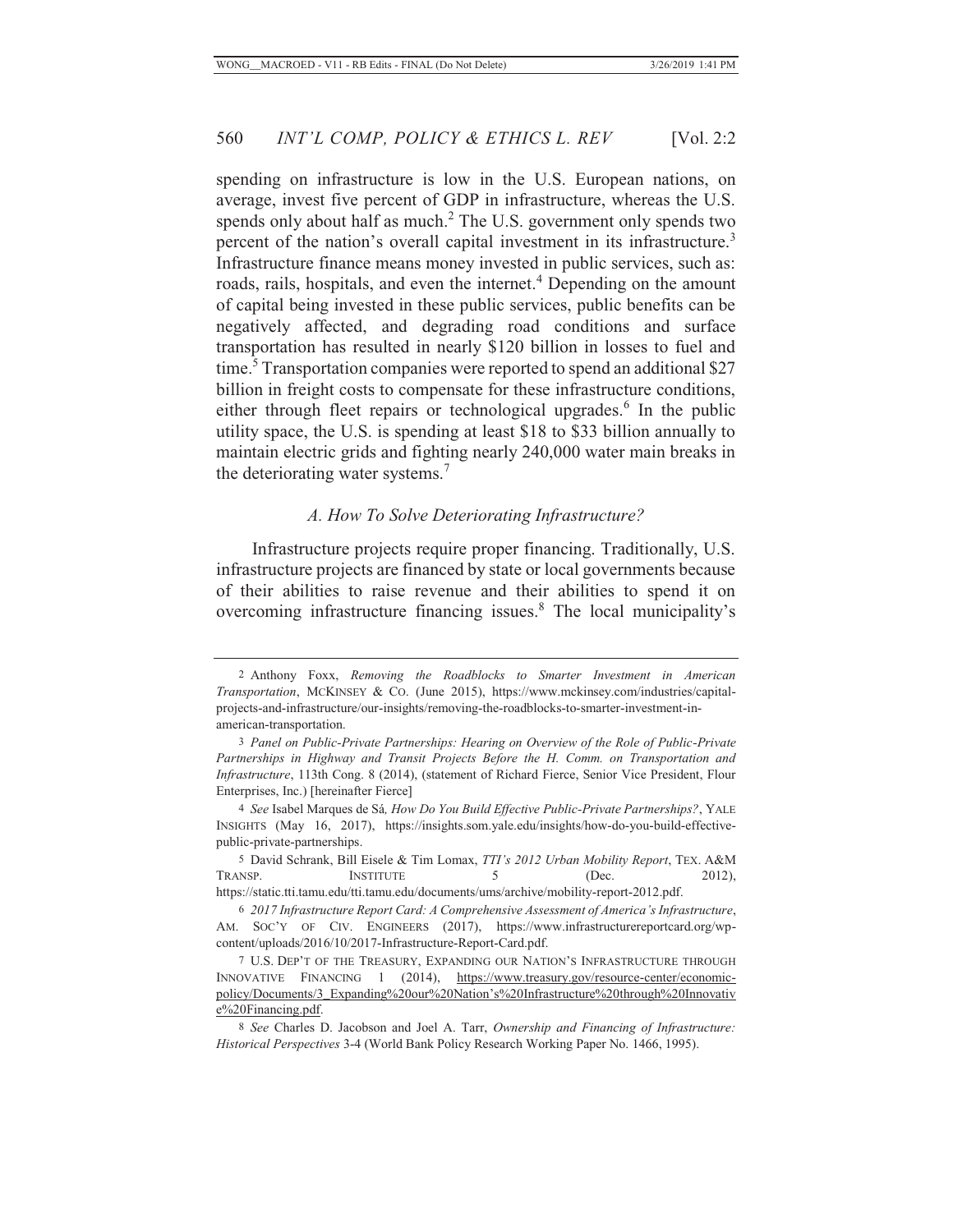financial burden is then transferred to the public, in the forms of utility bill surcharges, toll service fees, or increased taxes each year.<sup>9</sup> The local municipalities can also raise funds through financial products and securities, such as: government bonds, infrastructure-related corporate equity, or debt products. $10$ 

An alternative to traditional sources of project financing is through public-private partnerships. According to the National Council for Public-Private Partnerships, a public-private partnership ("P3" or "P3 concessions") is "a contractual arrangement between a public agency (federal, state or local) and a private sector entity."11 P3s have been used for projects in the U.S. for more than 30 years, but have been a relatively small part of the total funding of U.S. infrastructure projects.<sup>12</sup> While other economies, including Australia, Canada, and the United Kingdom ("UK") already utilize P3s to secure private financing for projects, the role of P3s in the U.S. market is just starting to grow.<sup>13</sup>

Rather than an analysis of the constitutional implications from a federally mandated P3 legislation, this Note focuses solely on the financial and operational effects of P3 legislation on project finance. An exhaustive analysis of constitutional limitations on federal funding appropriations does not highlight the outcomes that project finance stakeholders seek to understand when engaging in P3 concessions. The constitutional limitations are assumed to be non-issue if the P3 framework is enacted and enforced by a quasi-governmental agency specializing in project management and oversight.

This Note analyzes only Australia and UK, due to the similarity in infrastructure needs and infrastructure maturity with the U.S. While countries such as Brazil, the Philippines, and China have increasing infrastructure needs and have national policies regarding P3's, they lack the infrastructure history and political regime that is characteristic of the U.S.

<sup>9</sup> *See id*. at 3.

<sup>10</sup> Thierry Deau & Julien Touati, *Using PPPs To Fund Critical Greenfield Infrastructure Projects,* MCKINSEY & CO. (May 2014), https://www.mckinsey.com/industries/public-sector/ourinsights/using-ppps-to-fund-critical-greenfield-infrastructure-projects.

<sup>11</sup> NAT'L COUNCIL FOR PUBLIC-PRIVATE PARTNERSHIPS, TESTING TRADITION: ASSESSING THE VALUE OF PUBLIC-PRIVATE PARTNERSHIPS 2 (2012), https://ncppp.org/wpcontent/uploads/2013/03/WhitePaper2012-FinalWeb.pdf

<sup>[</sup>https://web.archive.org/web/20180404020449/https://ncppp.org/wp-

content/uploads/2013/03/WhitePaper2012-FinalWeb.pdf].

<sup>12</sup> *See generally* Fierce, *supra* note 3.

<sup>13</sup> *See* U.S. DEP'T OF THE TREASURY, *supra* note 7, at 4.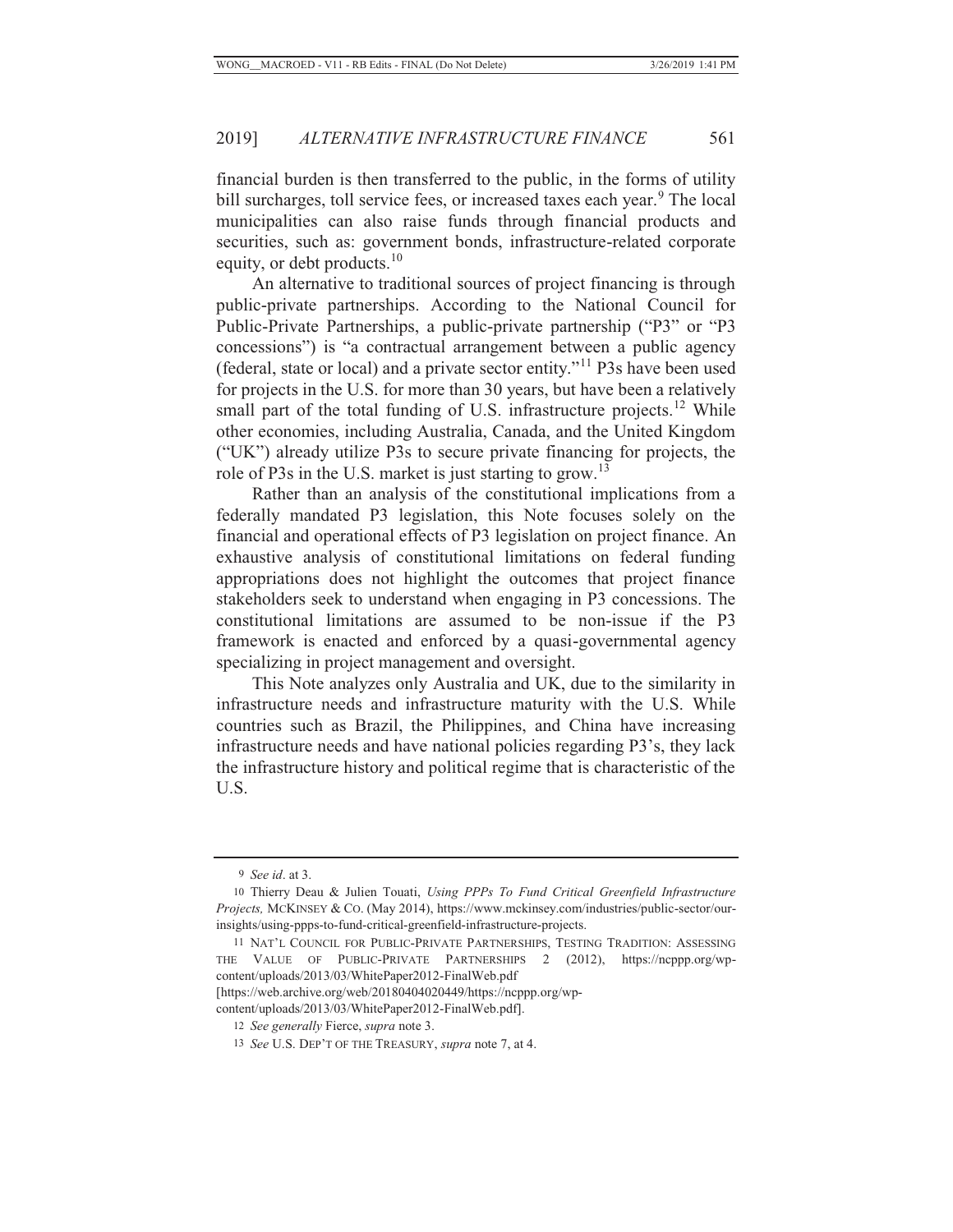This Note focuses on a comparative review of economies that have developed robust legislation for P3 concessions and suggests how the U.S. Federal Government should approach P3 concessions. Part II of this Note addresses the contexts and capacities in which a P3 concession would be more economical than the traditional procurement process. Part III identifies the challenges to P3 concessions. Part IV provides an overview of foreign sovereignties, such as Australia and the UK, that have an established P3 legislature as national law, in comparison with the U.S. P3 regime. Part V proposes a way in which the U.S. Federal Government can develop robust guidelines into P3 financing, by identifying key elements of a P3 procurement process and establishing structured guidelines for P3 concessions.

#### II. OVERVIEW OF P3 CONCESSIONS

In 2012, forty-two states had budget shortfalls totaling \$107 billion,<sup>14</sup> and a shortfall totaling \$55 billion across thirty states was forecasted for the 2013 fiscal year.<sup>15</sup> Shortfalls exist in a budget when a state's revenue stream is less than the costs of providing services. An example would be the amount of money generated from a toll road is less than the costs of maintaining and operating a toll way. In an effort to try to narrow these gaps, forty-six states have been forced to cut services, and thirty states have raised taxes.<sup>16</sup> However, local municipalities can avoid raising taxes or increasing municipal spending by pursuing alternative financing sources, such as P3 concessions, in infrastructure projects.17 There are three elements to a P3 concession: (1) a concession goal; (2) a compensation structure; and (3) the term or length of time.<sup>18</sup>

#### *A. Concession Goals and Types*

There are two general types of P3 concessions depending on the goal of the project: greenfield projects and brownfield projects.19 Brownfield

<sup>14</sup> Phil Oliff, Chris Mai & Vincent Palacios, *States Continue to Feel Recession's Impact*, CTR. ON BUDGET & POL'Y PRIORITIES 2 (June 27, 2012), https://www.cbpp.org/sites/default/files/atoms/files/2-8-08sfp.pdf.

<sup>15</sup> *See id.* at 1.

<sup>16</sup> *Id.*

<sup>17</sup> U.S. DEP'T OF TRANSP., PUBLIC—PRIVATE PARTNERSHIP CONCESSIONS FOR HIGHWAY PROJECTS: A PRIMER 4 (2010), https://www.fhwa.dot.gov/ipd/pdfs/p3/p3\_concession\_primer.pdf. 18 *Id*.

<sup>19</sup> Steven Kmieciak and Richard Preston, *Public Private Partnerships: An Answer to The Infrastructure Needs of The United States*, *in* CONSTRUCTION AND PROJECTS HANDBOOK 2010- 2011 (2011).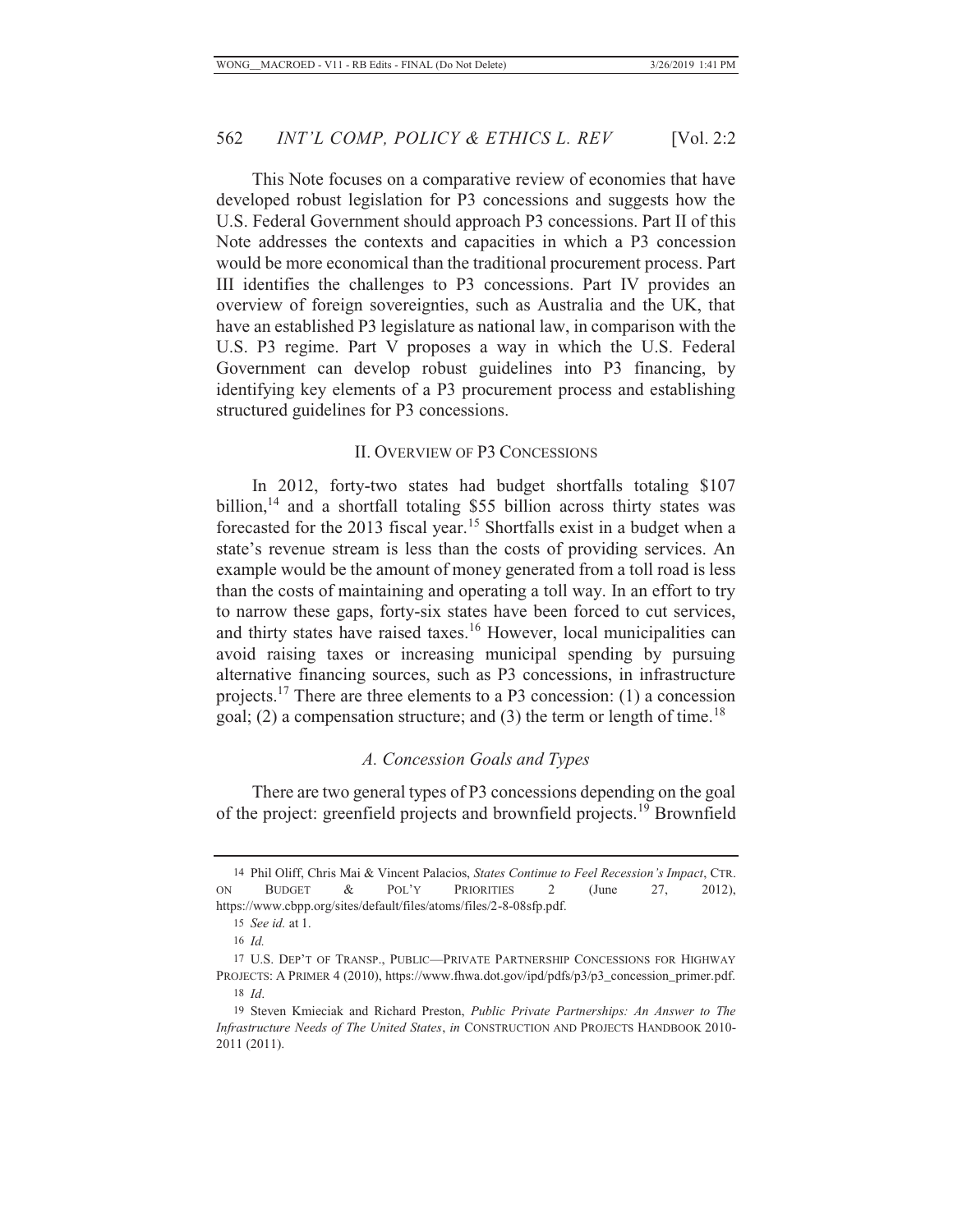projects are typically improvements or expansions to existing infrastructure.20 In the 1990s, the Environmental Protection Agency launched a number of Superfund reforms in an effort to encourage more brownfield project developments.<sup>21</sup> Brownfield initiatives include: increasing jobs, improving the tax base, health and safety benefits, and improving the quality of life for people living in neighborhoods with the redevelopment of brownfield sites. While site redevelopment increases assessment values, this effect diminishes with distance from the brownfield.22 In a brownfield project, the private sector partner may only sign an operating and maintenance agreement, which obligates private sector project operations and project management for a specific period of time, known as an *operate and maintain* structure.<sup>23</sup> In an *operate*, *maintain, and manage* structure, the private sector partner can pay a lump sum payment to the public agency and can expect returns on a designated payment schedule generated during the public use of the project. $24$  Other brownstone structures include *buy-build-operate*, *enhanced-use leasing*, and *lease-develop-operate*. 25 In a *buy-build-operate* agreement, the government grants the right to finance, design, build, operate and maintain a project to a private entity, which retains ownership of the project.<sup>26</sup> The private party is not required to transfer the facility back to the government. *Enhanced-use leasing* agreements are a contractual arrangement whereby an existing infrastructure facility is handed over to private parties on lease for a particular period of time for the specific purpose of renovating the facility and operating it for a specific period of time.<sup>27</sup> This will be done on such terms and conditions as may be agreed upon with the government, with the goal of recovering the costs with an agreed return and, thereafter, transferring the facility to the government.<sup>28</sup>

Greenfield projects are new infrastructure projects, meaning the concessionaire builds a brand-new facility or project as part of the P3

<sup>20</sup> *Id.*

<sup>21</sup> *See* Kenneth Clinton, Peter Schwartz & Kenneth Godwin, *Verifying the Social, Environmental, and Economic Promise of Brownfield Programs*, U.S. ENVTL. PROTECTION AGENCY 1 (Sept. 2015), https://www.epa.gov/sites/production/files/2015- 09/documents/trta\_report\_2009.pdf.

<sup>22</sup> *See id.* at 1, 12.

<sup>23</sup> *See* U.S. GOV'T ACCOUNTABILITY OFF., GAO-99-71, PUBLIC-PRIVATE PARTNERSHIPS: TERMS RELATED TO BUILDING AND FACILITY PARTNERSHIPS 4 (1999).

<sup>24</sup> *See id.*

<sup>25</sup> *See id*. at 4, 6-7.

<sup>26</sup> *See id*, at 4.

<sup>27</sup> *See id*. at 6-7.

<sup>28</sup> *See id*. at 6-7.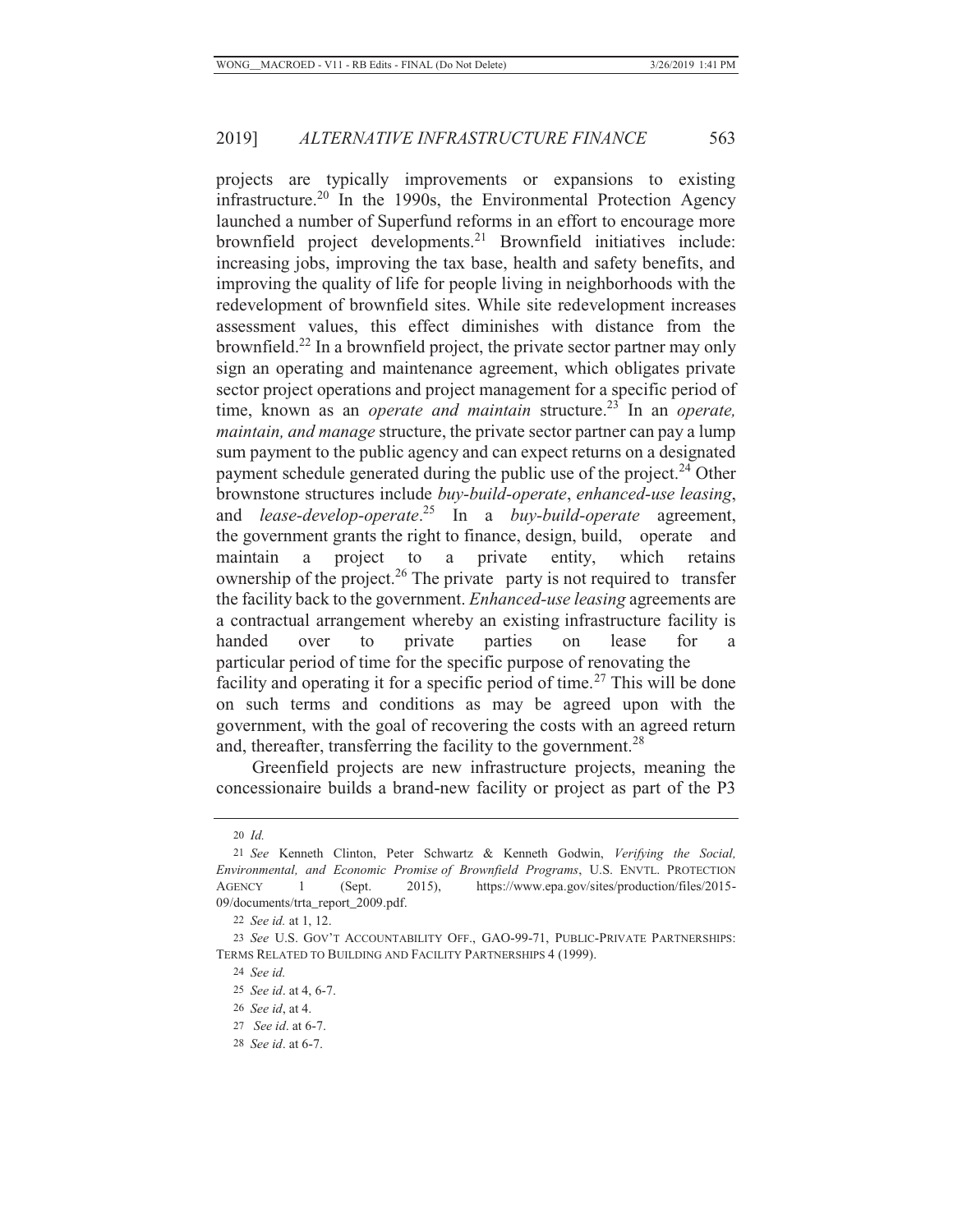goal.29 Greenfield project schemes are specially tailored to the objectives and risks of the project.30 For example, *design-build-operate* projects award the design process, construction, and operations of the public project to a private contractor. However, the title of the facility remains with the public agency.<sup>31</sup> Under *build-develop-operate* arrangements, the private party leases or purchases an existing public facility (usually abandoned or unused properties), invests private capital to redevelop the public facility, and then operates it under a contract with the public entity.<sup>32</sup> Many municipal facilities are operated under this type of arrangement.33 Under the *design-build-finance-operate/maintain* model, the private sector designs, builds, finances, operates and/or maintains a new facility under a long-term lease.34 The repayment of the capital cost, financing costs and operating costs are rolled into a series of performance payments made by the public-sector owner to the private partner over a long period of time.

A *divestiture* allows the government to transfer assets, operations, and investment obligations, which are transferred to the private operator.35 According to this type of contract, the asset can be transferred in part or full. The private entity may acquire equity of a state-owned enterprise through an asset sale, public offering, or privatization. The government generally imposes certain conditions with the sale of an asset to ensure guarantees for future tariff increases to achieve full recovery or return on capital.36 With a *concession* the government grants the private sector entity the operation and maintenance of a facility based on a lease for the contract period, during which the investment obligations in new equipment or the replacement of the existing infrastructure are required.<sup>37</sup> Thus, commercial risks are imposed solely on the private sector party with ownership remaining with the government. These contractual relationships are characterized by the long-term period of operation (thirty years and more), therefore, a private entity has the incentive to build a facility of good quality, to keep it in good condition, and to optimize maintenance costs.38 This type of project presupposes that all

- 32 *See id.* at 7.
- 33 *See id*.
- 34 *See id*.
- 35 *See* 5 (2006).
- 36 *See id.*
- 37 *See id.*
- 38 *See id.*

<sup>29</sup> *See id.* at 6.

<sup>30</sup> *See id.*

<sup>31</sup> *See id.* at 5-6.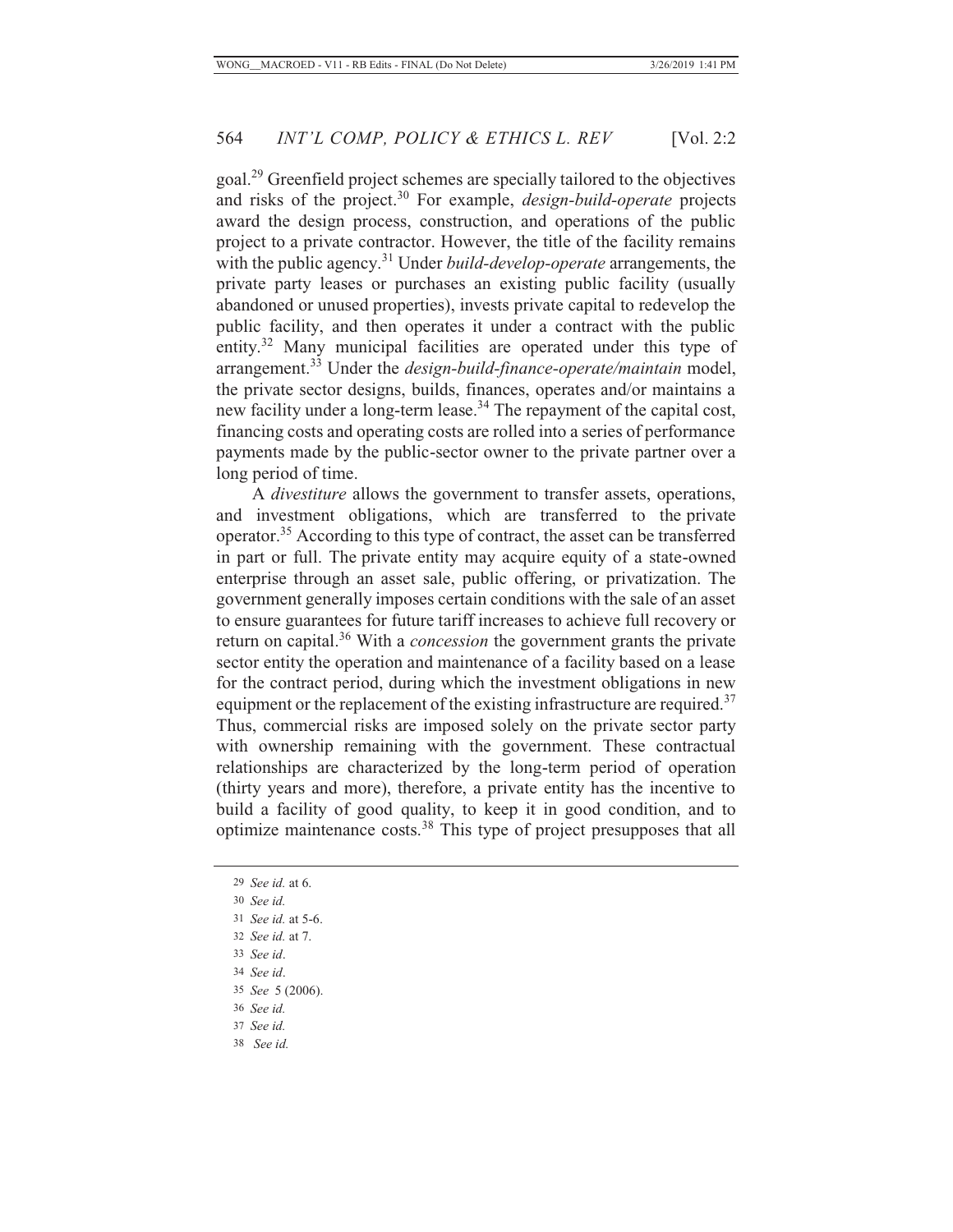market risks (e.g. property value, market trends, sector changes, labor shortages) associated with production, construction, and operation costs is shifted to the private sector.

#### *B. Value Driven Compensation*

As a result of the contractual allocations of risks and obligations, P3s aim to generate greater efficiencies and synergies, to increase revenues and reduce deficits, and to drive quicker market development.<sup>39</sup> The contractual nature of P3s allows for flexibility in risk management and compensation structure.40 Private sector partners require a return on the investment, through dedicated revenue streams such as user fees or the government.<sup>41</sup> This return on investment can come in various forms, thanks to the expanded financial capacity of P3 concessions.<sup>42</sup> Certain public projects such as transportation, water, or wastewater assets, generate fees directly from the consumer of service.<sup>43</sup> Alternatively, the public agency can contractually determine a payment schedule with the private investors, contingent upon the effective and successful delivery of not just completing the project, but good provision of public services.<sup>44</sup> The public agency may even decide to utilize tax revenues to fund the payments of private sector partners when user fees are not available, such as for the maintenance or development of schools or hospitals.<sup>45</sup>

While these types of P3s do not eliminate the financial burden from the public, they do minimize the total costs that the public agency must recoup through special taxes. Private equity capital contributions result in less issues relative to public agency financing.<sup>46</sup> Public agency funding options can face limitations from debt-issuance policies, project coverage level caps, or other legal limits.47 Besides deriving value through capital raising, the implementation of a bidding process, much like the traditional

<sup>39</sup> *See* X.Q. Zhang & M.M. Kumaraswamy, *Procurement Protocols for Public-Private Partnered Projects*, J. CONSTRUCTION ENGINEERING & MGMT. 351 (2011).

<sup>40</sup> *See* David W. Gaffey, *Outsourcing Infrastructure: Expanding the Use of Public-Private Partnerships in the United States*, 39 PUB. CONT. L.J. 351, 354-55 (2010).

<sup>41</sup> *See id.*

<sup>42</sup> *See id.*

<sup>43</sup> *See id.*

<sup>44</sup> *See* U.S. DEP'T OF TRANSP., *supra* note 17, at 4.

<sup>45</sup> *See id.* at 20.

<sup>46</sup> *See id.* at 5.

<sup>47</sup> *See id.* at 5.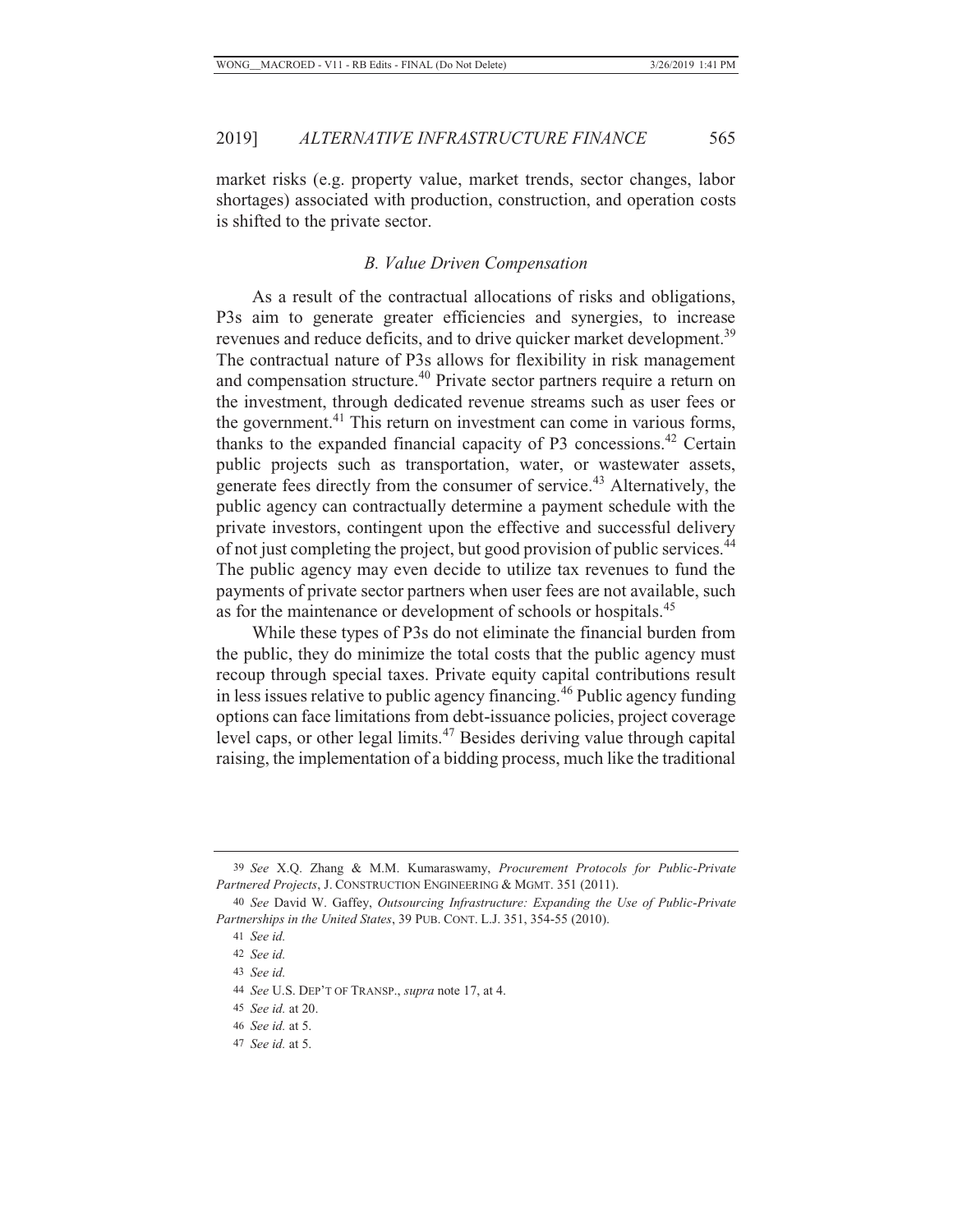procurement context, can drive value in P3 cost savings.<sup>48</sup> Since P3s address the whole lifecycle, an overall increase in lifecycle savings is also a benefit.49 Efficiencies occur when a single contractor is responsible for multiple project phases and they make attempts to reduce costs over the life of the infrastructure through operations and maintenance.<sup>50</sup> The contractual nature of P3s increases project quality by providing more leeway for contractors to use new practices, and basing incentives and value on project performance.<sup>51</sup> In order to drive these economic efficiencies, contractors and financial sponsors for projects must identify the overall value of the project for all parties considering the risks, rights and obligations.

The costs of P3-based provisions are determined by a quantitative analysis into value for money ("VfM").<sup>52</sup> This method of analysis takes into account several key factors: (1) assessment of public agency cost of delivery compared to P3s delivery costs; (2) comparative analysis of fulllife cycle costs and revenue; (3) identifying appropriate risk sharing scenarios; and  $(4)$  assessing public opinion.<sup>53</sup> Traditionally, public agency projects rely on a bidding format to procure finances for projects.<sup>54</sup> This bidding process involves early-stage valuation with undependable projections for revenue and equity allocation. However, this method can delay the overall scheduling of a project completion, while P3s allow for phases such as design or building to overlap.<sup>55</sup> Public agents rarely have the resources or expertise for managing the entire lifecycle of large-scale infrastructure projects, and thus rely on bidders for accurate costs of building and maintain a project's life-cycle. However, upon completing the project and returning it to the public agency, the public agency does not have the resources or expertise to handle the project post-construction, due to the early reliance of private sector management. In anticipation of these increased costs of operations and management, P3s are able to increase the VfM by contractually retaining

55 *See id.* at 11.

<sup>48</sup> *See* JAIME RALL, JAMES B. REED & NICHOLAS J. FARBER, PUBLIC PRIVATE PARTNERSHIPS FOR TRANSPORTATION: A TOOLKIT FOR LEGISLATORS 9 (2010), http://www.ncsl.org/documents/transportation/PPPTOOLKIT.pdf.

<sup>49</sup> *See id.* at 10.

<sup>50</sup> *See id.*

<sup>51</sup> *See id.*

<sup>52</sup> NAT'L COUNCIL FOR PUBLIC-PRIVATE PARTNERSHIPS, *supra* note 11, at 8.

<sup>53</sup> *See id.*

<sup>54</sup> *See* Robert H. Edwards Jr., Randall F. Hafer & Mark J. Riedy, *United States*, *in* THE PUBLIC-PRIVATE PARTNERSHIP LAW REVIEW 170 (Bruno Werneck & Mário Saadi eds., 2015).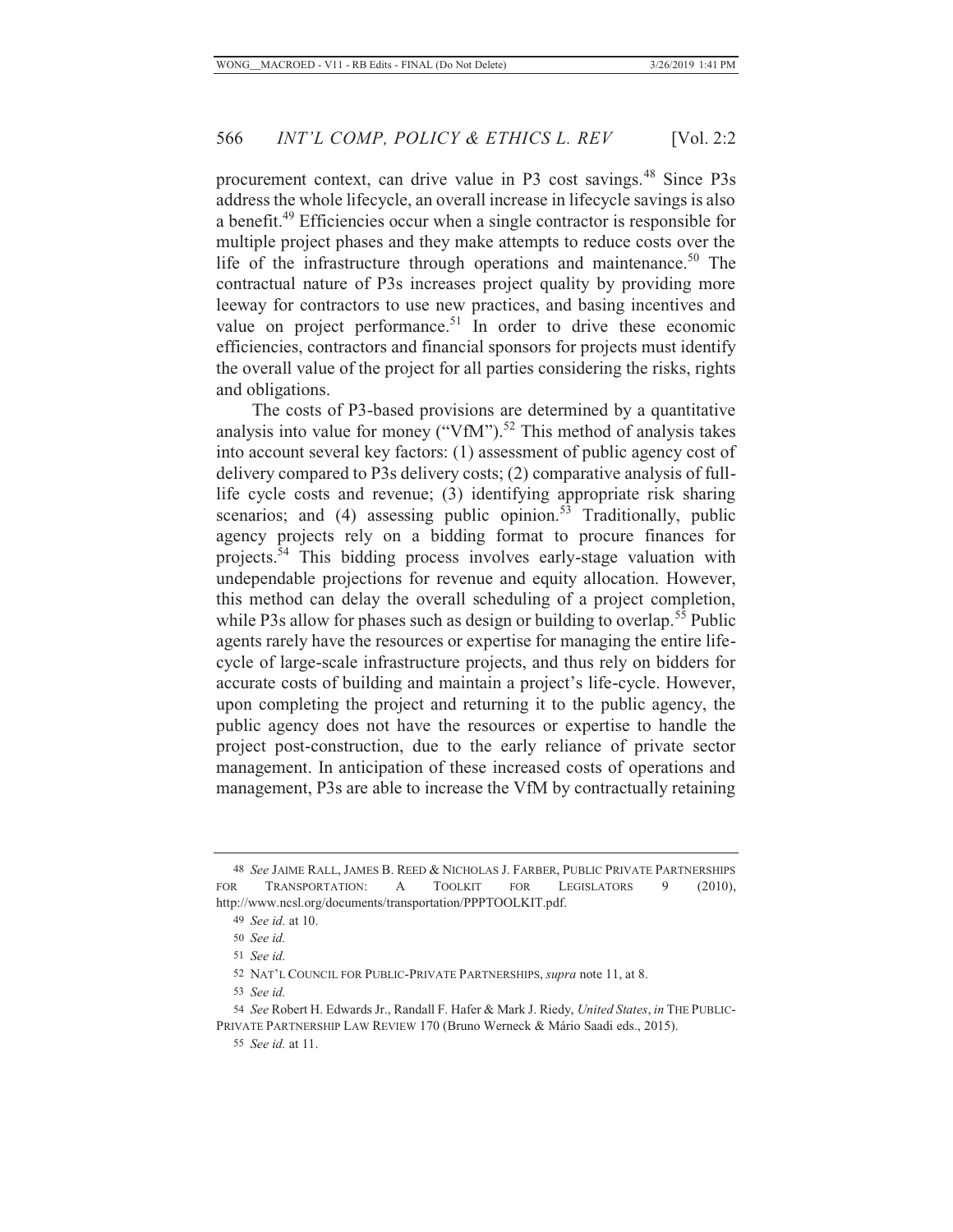responsibilities for an adjusted rate of return.<sup>56</sup> P3 valuations will therefore consist of several iterations in developing costs valuations, comparing whole-life costs for traditional processes and for P3 contract variances.57 Due to the length of the projects, the contracts must be flexible enough to accommodate any potential change in technology, demographics, environment, or politics.<sup>58</sup> To assess the best partnership structure for meeting this objective, a financial analysis is conducted to determine the expected cash flows during the construction and operations phases of the project (usually considered over twenty years). This analysis makes it possible to compare the relative cost for each partnership structure. Once cost values have been calculated, they are converted to net present value to facilitate an apples-to-apples comparison of total costs incurred (in today's dollar value). This is typical of the analysis that should be completed by any procuring agency when considering potential structures in advance of actual procurement. These of course can be compared with actual results when detailed bids are received.

## *C. Whole-Life Project Operations and Management*

P3s not only design, finance, and build similar to single procurement contracts, but they also oversee operations and maintenance responsibilities.59 Whole-life costing helps ensure efficient project delivery, budgeting maintenance, and risk-adjusted returns for private sector experts.<sup>60</sup> The public-sector transfers certain risks for private sector management in order to create value for taxpayers through improvement of services and reduction of costs.<sup>61</sup> Operational risks, such as construction issues, logistics delay, or anything else that can happen during the course of project development, are transferred to the experienced private sector contractor.<sup>62</sup> In traditional building processes, whether it is contacting contractors or securing equipment, the public agency has to initiate these workflows. The value of having private sector management is that there may be value derived from packaging multiple

<sup>56</sup> *See id*. at 10.

<sup>57</sup> *See* Isabel Marques De Sá*, How Do You Build Effective Public-Private Partnerships?*, YALE INSIGHTS (May 16, 2017), https://insights.som.yale.edu/insights/how-do-you-build-effectivepublic-private-partnerships.

<sup>58</sup> *See id*.

<sup>59</sup> *See id*.

<sup>60</sup> *See* Deau & Touati, *supra* note 10.

<sup>61</sup> *See* U.S. DEP'T OF TRANSP., *supra* note 17.

<sup>62</sup> *See* Deau & Touati, *supra* note 10.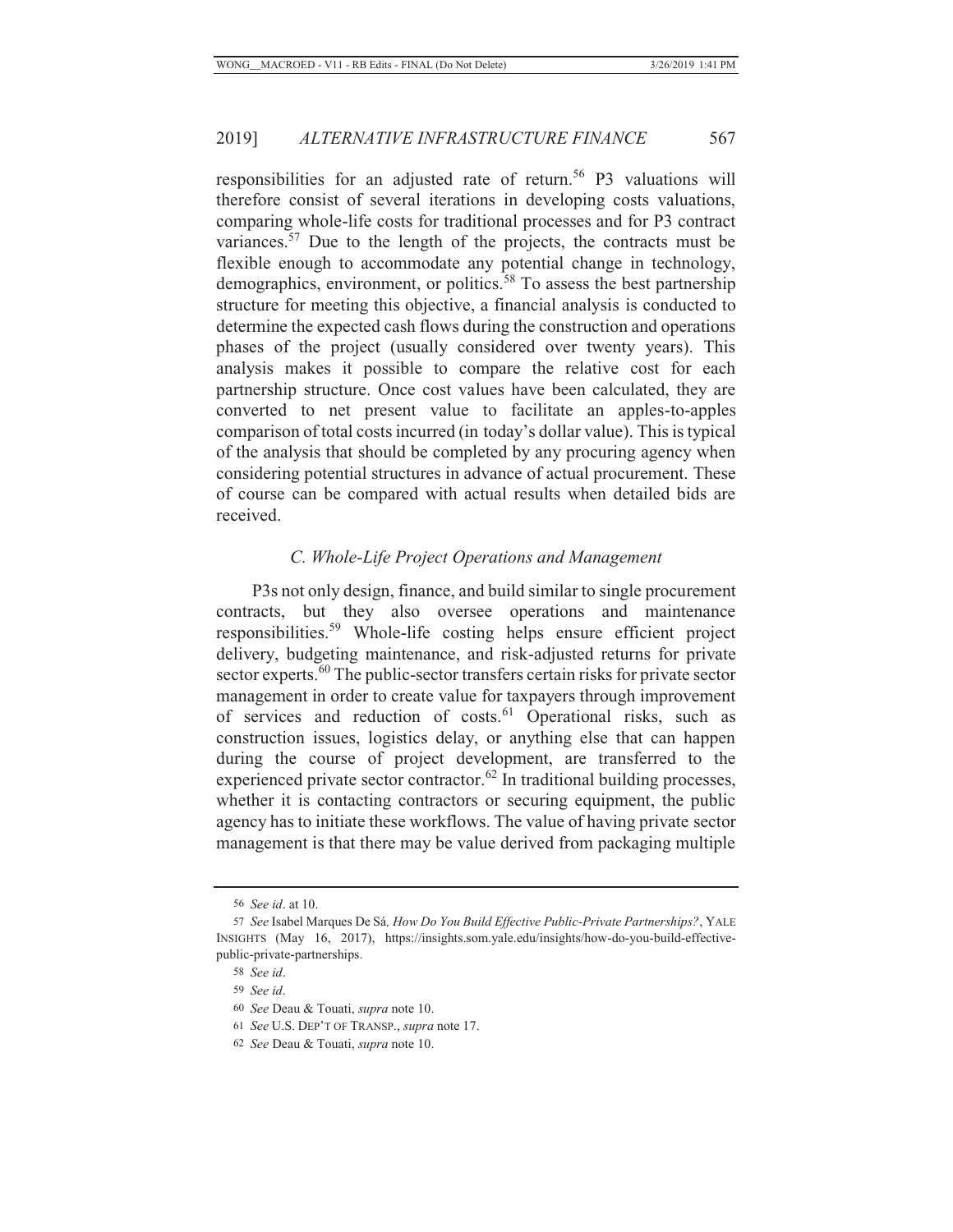projects, pre-established relationships with certain industrial players, and pre-established workflows to securing logistics or equipment. Fixed prices for taking on these costs on the front-end can reduce delays that occur in traditional procurement processes.<sup>63</sup> The impact of such contractual rigor is significant: according to reports, the average cost of projects that are overrun is below 3.5 percent for P3 project schemes, and nearly twenty-seven percent for traditional procurement methodologies.<sup>64</sup> P3s are able to manage these risks and drive value through the fluidity of P3 structures.

While initial financing costs may be higher for P3s, there are savings over time due to the reduced costs associated with risk allocation, design, construction, and long-term operations and maintenance, which are greater for P3s than for standard public delivery.<sup>65</sup> Overburdensome costs of operations and maintenance under the traditional financing framework will then be subject to political scrutiny, which could potentially evolve into budget cuts, deferred management, and politically charged conversations about tax costs.<sup>66</sup>

#### III. CHALLENGES TO P3S

Despite the operational benefits of P3s, there are some challenges compared to traditional procurement strategies. Disadvantages to P3s include: (1) need for legislation; (2) loss of governmental control; (3) changing structures and processes; and (4) time to build trust between public and private actors. $67$  The most significant obstacle to developing the P3 market in the U.S. is the patchwork of different legal environments and procurement practices across states.<sup>68</sup> "The established rule is that the expenditure of public funds is proper only when authorized by Congress, not that public funds may be expended unless prohibited by Congress."<sup>69</sup>

<sup>63</sup> *See id.*

<sup>64</sup> *See* Frédéric Blanc-Brude & Dejan Makovsek, *Construction Risk in Infrastructure Project Finance*, EDHEC BUS. SCH. (2013) https://www.edhec.edu/sites/www.edhecportail.pprod.net/files/publications/pdf/edhec-working-paper-construction-risk-in-infrastructureproject-finance-f\_1368520743197-pdfjpg.

<sup>65</sup> Office of Public-Private Partnerships, *PPTA Value for Money Guidance*, VA. DEP'T OF TRANS. (2012), http://www.virginiadot.org/office\_of\_transportation\_publicprivate\_partnerships/resources/VDOT%20VfM%20guidance%20document\_final\_20110404.pdf. 66 NAT'L COUNCIL FOR PUBLIC-PRIVATE PARTNERSHIPS, *supra* note 11, at 5.

<sup>67</sup> Wie Yusuf, Candice Wallace & Merl Hackbart, *Privatizing Transportation through Public-Private Partnerships: Definitions, Models, and Issues*, KY. TRANSP. CTR. 20 (2012), https://uknowledge.uky.edu/cgi/viewcontent.cgi?article=1111&context=ktc\_researchreports.

<sup>68</sup> U.S. DEP'T OF THE TREASURY, *supra* note 7, at 15.

<sup>69</sup> United States v. MacCollom, 426 U.S. 317, 321 (1976).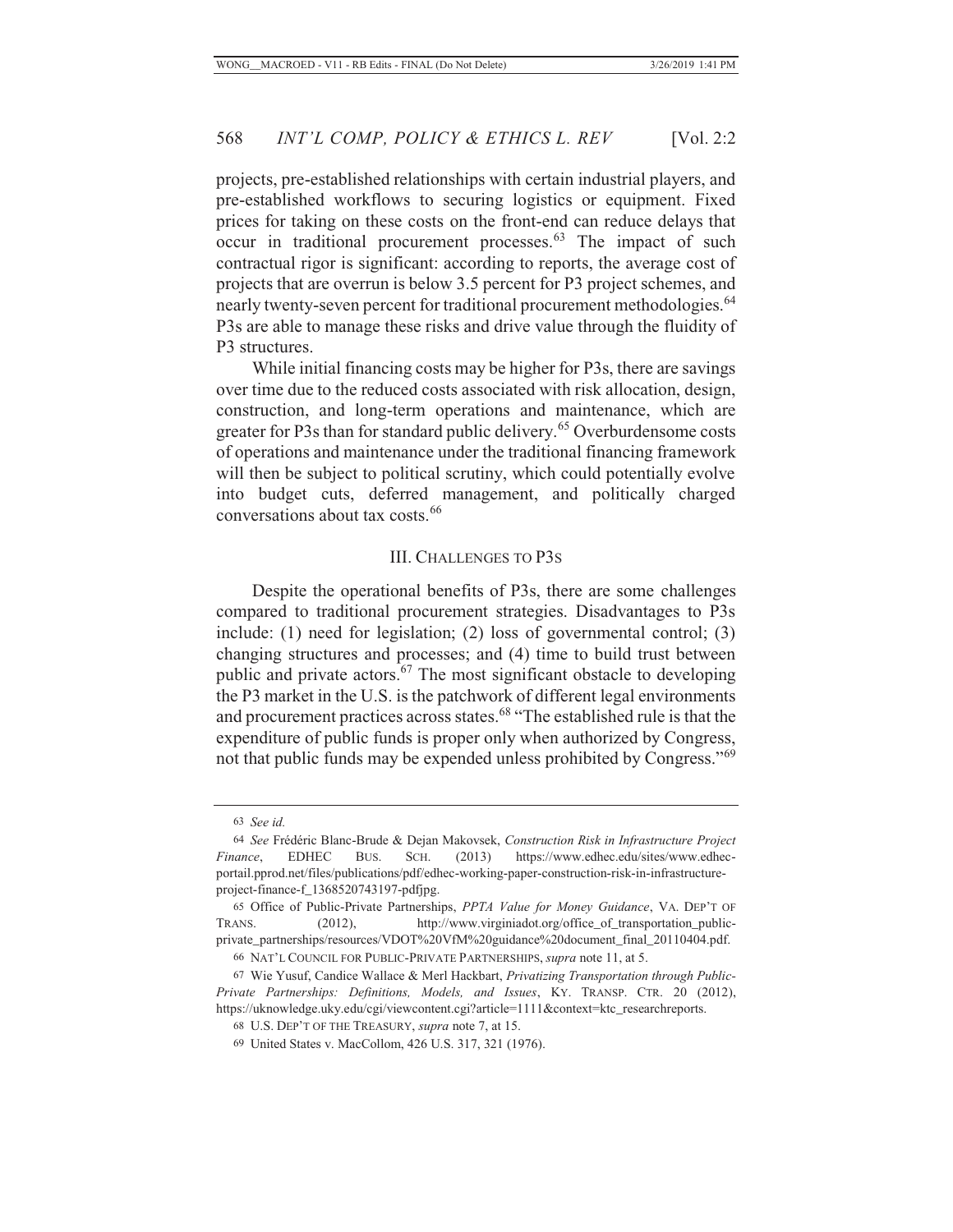If an agency is embarking on a public-private venture that is not enumerated within its powers by Congress, then the enterprise must rely on the push for new legislation.<sup>70</sup> This causes an overall delay in the development or redevelopment of infrastructure, or even outright prevents certain projects from ever coming to fruition.<sup>71</sup>

#### *A. Typical P3 Risks*

The P3's revenues and costs will be based on an assessment of risks and the compensation required by all parties to undertake those risks. Private entities must consider design and constructions risks: material and labor prices, normal cost overruns, and force majeure.<sup>72</sup> Depending on how costs are structured, the financial risks involved with market fluctuations and unstable government regimes are all critical factors to assessing the revenue stream required by private parties. Market timing is a critical issue for P3s, because the time-value of money changes during a P3 concession. Projects last anywhere from five to thirty years, and market timing is an uncontrollable factor. P3s contract around market issues by structuring credit and debt vehicles in accordance to performance, rather than predetermined payment schedules. Other risks include project-specific operational issues, such as traffic patterns or surface transportation trends. While building out a high-speed rail project, autonomous cars may very well be the market standard, making the rail a less than necessary accommodation. The most prevalent risk that investors are wary of is policy or political constraints during the P3 concession. Besides regulatory uncertainty and public support, the public actor's role includes being a champion for public-private engagement.

#### *B. Public Party's Commitment is Critical*

Political support for private sector participation is not driven solely by externalities. In many countries, the impetus in favor of private sector involvement is driven by high-ranking political champions who spearhead the process of policy and legislative reform.<sup>73</sup> In many

<sup>70</sup> *Id.*

<sup>71</sup> *How and When to Use Private Money in Infrastructure Projects*, THE ECONOMIST (Apr. 22, 2017), https://www.economist.com/news/finance-and-economics/21721229-public-privatepartnerships-their-promise-and-their-pitfalls-how-and-when-use.

<sup>72</sup> SIDNEY LEVY, PUBLIC-PRIVATE PARTNERSHIPS: CASE STUDIES ON INFRASTRUCTURE AND DEVELOPMENT 42 (2012).

<sup>73</sup> Neisen Kasdin, *Creating a Shared Vision and Public Purpose*, *in* SUCCESSFUL PUBLIC/PRIVATE PARTNERSHIPS: FROM PRINCIPLES TO PRACTICES 16, 16 (Stephen B. Friedman ed., 2016).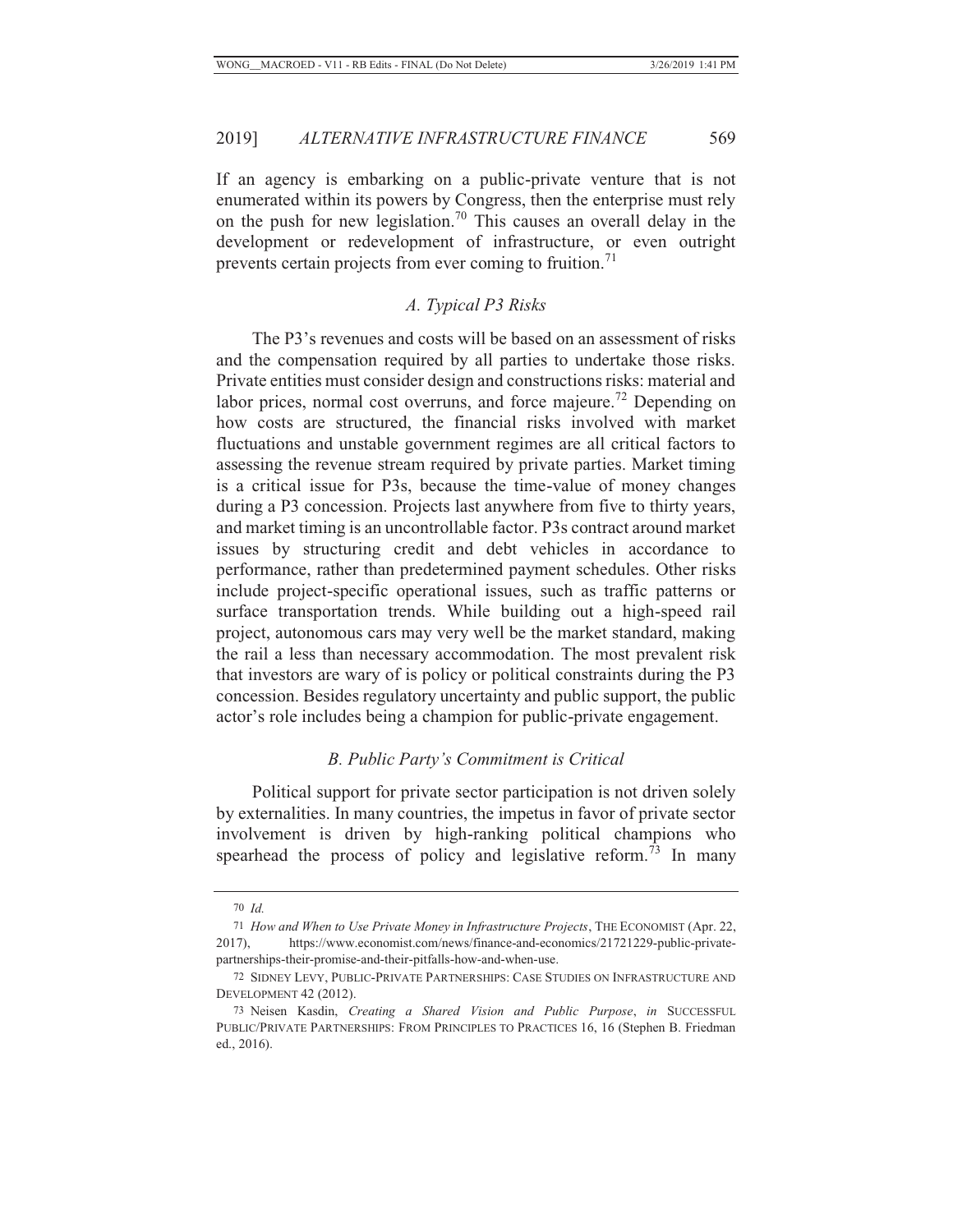countries it is possible to identify the individual(s) who championed the process at the outset and who worked with sectoral departments or local government to put policy in place. It is also vital that policy-level leaders bring about a convergence of departmental attitudes and objectives and build support in relevant administrative departments. Cross-sectoral capacity building programs at the national level are often significant turning points, enabling change at lower levels of government.<sup>74</sup>

P3 investments are influenced by a hierarchy of legal regimes, from the local municipality up to the federal agency overseeing the sector specific project. Municipal officials will also be interested in the political position of key stakeholders such as trade unions and consumer groups. Key national-level stakeholders involved in private sector participation will include national federations of unions, and national unions representing local government workers. Each must be accounted for when developing a P3 both to guarantee the ability to access funds but also to ensure the long-term legality and viability of the project. The effectiveness and impact of a P3 depends, to a large extent, on the regulatory mechanisms used to influence and guide the parties and in particular the private sector decision making process (e.g., lumber trade regulations, steel trade regulations, healthcare programs). Due to these critical interactions, it is preferable to ensure the development of effective legislative and regulatory provisions before developing P3 relationships. Currently, P3 players only need to look to state legislature on the legal and regulatory guidelines regarding project finance. However, they are also limited in actions in accordance to national legal frameworks set forth by agencies such as the U.S. Securities Exchange Commission and the Department of Transportation.

Even when states do have P3 enabling legislation, private sector investors' willingness to participate in projects will be affected by the flexibility and the predictability of the legal framework.<sup>75</sup> For example, certain projects require flexibility in exit strategies or the redeployment of funds to alternative uses, due to changes during the project's lifecycle. However, catering too much to the private sector's needs results in a fear that the local government loses control in protecting the public interest.<sup>76</sup> While contractual limitations can restrict the private sector's powers in a project, the contracting public agency's attitude may shift with a change

<sup>74</sup> Doyin Abiola et al, "Solutions to International Challenges in PPP Model Selection: A Crosssectoral Analysis," paper prepared for Deloitte Research and the London School of Economics, March 13, 2006.

<sup>75</sup> BLANC-BRUDE & MAKOVSEK, *supra* note 64, at 16.

<sup>76</sup> Oliff, Mai & Palacios, *supra,* note 14.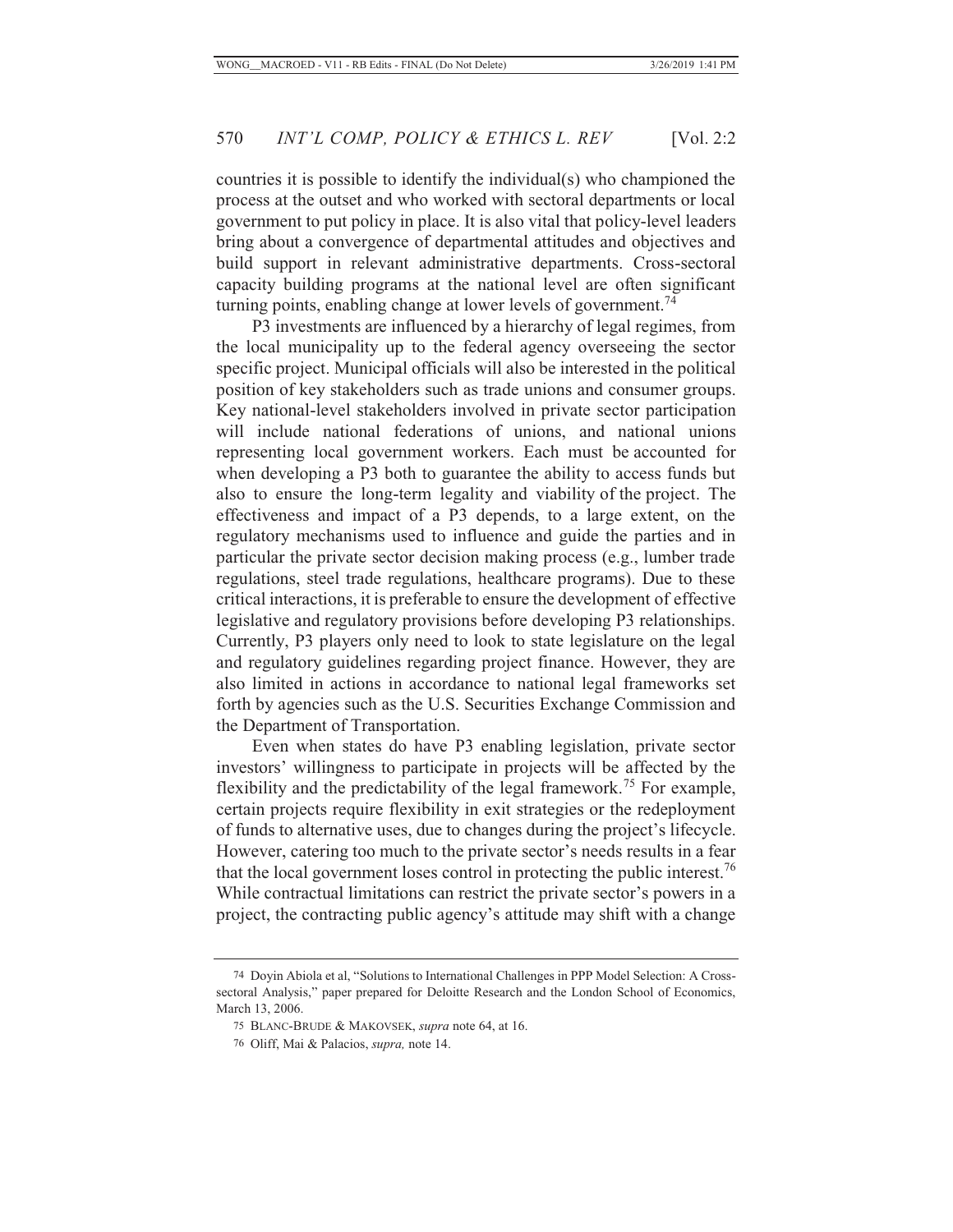in regime or part ideology.<sup>77</sup> Trust between public and private actors includes other considerations such as: individual expertise in financial literacy, accessibility to public opinions, dissemination of information, and the development of a positive legal environment for public-private ventures. The public is also concerned with the possibility of: private profits at the expense of the public, private investor's bankruptcy or insolvency, transparency issues, labor issues, foreign companies, or general contract law.78 As a result, the private sector considers political risk more than ever prior to entering a market for P3 procurement.<sup>79</sup> Beyond political risk, public agency actors must be able to establish realistic concession goals to entice private financing.

P3s are generally favored over traditional procurement methods in reducing the public's monetary burden. However, if charging users offers a realistic prospect of covering capital or management costs, then the public agency should assume such arrangements are appropriate.<sup>80</sup> Investors also want assurances that governments have the personnel capable of managing the P3 process and that policy makers and the parties implementing projects have a realistic understanding of the complexity of P3 projects. Public procurement authorities often fail to appreciate the significant differences between P3s and traditional forms of procurement and the implications of these differences for the level of resources, the unique skills, the output-based nature of the contracts, and the new processes and institutions required. Indeed, implementing a P3 program may often lead to fundamental changes in the way a public authority perceives its role and the way it goes about its business.

### *C. P3s: Creatures of Contract*

In conjunction with enabling legislation, P3s rely on robust contract drafting to achieve optimal performance goals. P3 contracts must vest rights accordingly to the concessionaire. $8<sup>1</sup>$  It is necessary to explicitly grant rights to the private party concessionaire to enable operational oversight as well as limitation of private powers. Ownership interests in the project assets are strictly defined, interests in the project right of way must be determined, and various franchise, licenses and permits need to

<sup>77</sup> *See* Gaffey, *supra* note 40, at 356.

<sup>78</sup> RALL, REED & FARBER, s*upra* note 48, at 11-13.

<sup>79</sup> *Id.* at 18.

<sup>80</sup> Tyler Duvall, Alastair Green & Mike Kerlin, *Making the Most of a Wealth of Infrastructure Finance*, MCKINSEY & CO. (June 2015), https://www.mckinsey.com/industries/capital-projectsand-infrastructure/our-insights/making-the-most-of-a-wealth-of-infrastructure-finance.

<sup>81</sup> *See* Edwards, Hafer & Reidy, *supra* note 54, at 176.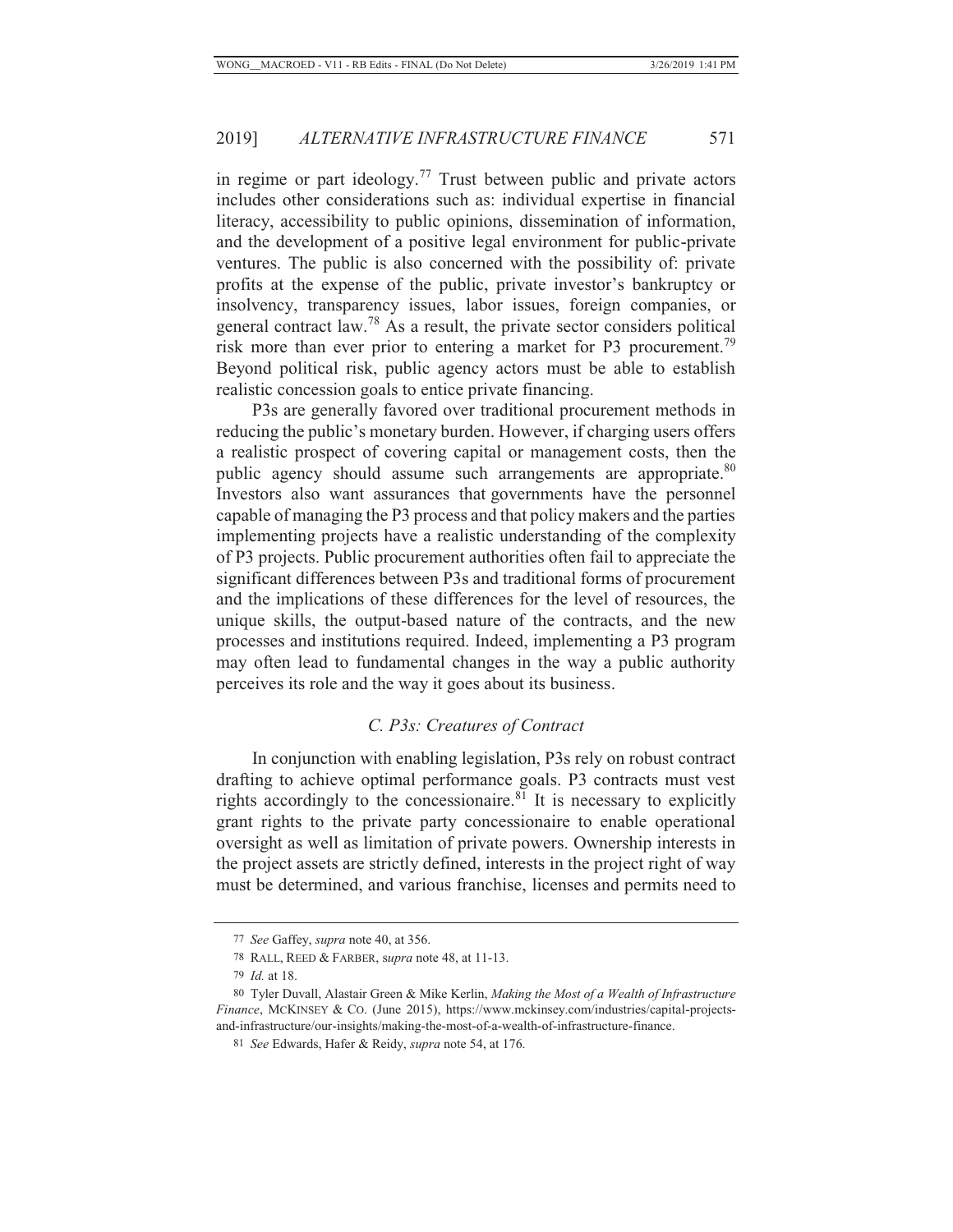be granted. $82$  The contract also needs to grant a permit to engage in P3 development, creating an exclusive right to perform.<sup>83</sup> Subsequent rights include the power to establish, impose, charge, collect, use, and enforce the payment of tolls and other service related charges.<sup>84</sup> These subsequent rights are then factored into the greater calculation of project financing.<sup>85</sup> P3 contracts tightly integrate financial modelling, financial costs, private actor rights, and related issues, so that the cash flows of the project can provide an appropriate rate of return while guarding against unreasonable costs.86 The ultimate design and construction of the project are conditioned in the contract, along with timelines for commencement and completion.87 Prior to engaging in final contracts, P3s will often negotiate and determine preliminary terms of engagement with a memorandum of understanding  $\left($ "MOU" $\right)$ .<sup>88</sup>

A MOU memorializes a partnership by providing specific clauses and protocols.89 Federal agency MOUs are non-binding and do not obligate financial commitments.90 Private partners sometimes consider MOUs to be binding, in which case the agreement should be termed a letter of intent to prevent the public agency from enforcing the MOU.<sup>91</sup> MOUs should address information sharing, publicity, voluntary services, as well as the roles and responsibilities of every party to the transaction.<sup>92</sup>

- 82 *Id.*
- 83 *Id.*
- 84 *Id.* at 177.
- 85 *Id.* at 178.
- 86 *Id.* at 178.
- 87 *Id.* at 178.

88 *See, e.g.*, *Memorandum of Understanding*, U.S. FOOD & DRUG ADMIN, http://www.fda.gov/AboutFDA/PartnershipsCollaborations/MemorandaofUnderstandingMOUs/d efault.htm (last updated Oct. 24, 2018); *Memorandum of Understanding (MOU)*, DEP'T OF HOUSING  $\&$  URBAN DEV. 1, http://www.hud.gov/offices/pih/programs/hcv/wtw/resources/bs8/mou\_guide.pdf

[https://web.archive.org/web/20170829043901/http://www.hud.gov/offices/pih/programs/hcv/wt w/resources/bs8/mou\_guide.pdf] (last visited Feb. 23, 2019); Secretary's Office of Global Partnerships, State of Global Partnerships Report, U.S. DEP'T OF STATE 20 (Mar. 2015), http://www.state.gov/documents/organization/239008.pdf

[https://web.archive.org/web/20150412193131/https://www.state.gov/documents/organization/23 9008.pdf]; *FY2014 & FY2015 Global Development Alliance Annual Program Statement: USAID and the Private Sector: Partnering for Impact*, U.S. AGENCY FOR INT'L DEV. 38 (2014), https://www.usaid.gov/sites/default/files/documents/1880/2014\_GDA\_APS.pdf.

89 48 C.F.R. § 6.101(a) (2018).

https://www.acus.gov/sites/default/files/documents/Partnership%20Report%20Draft%20.pdf.

91 *Id.*

92 *Id.*

<sup>90</sup> Alissa Ardito, *Public-Private Partnerships*, ADMIN. CONFERENCE OF THE U.S. (Nov. 30, 2016),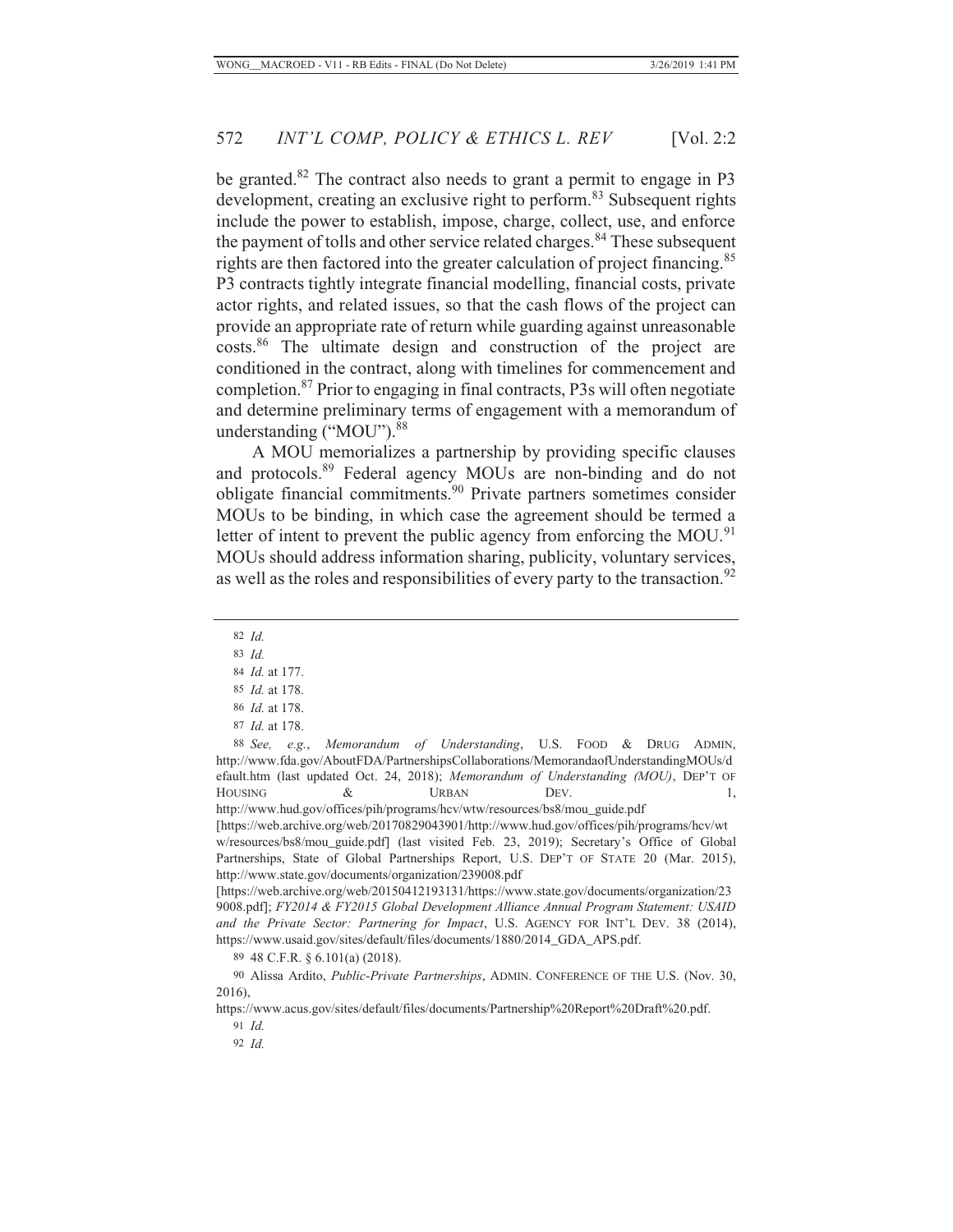A review of agency practices for documenting P3s reveals essential components of a partnership agreement.<sup>93</sup> While the majority of agencies and departments views MOUs as legally non-binding,<sup>94</sup> there are situations, especially in more complicated partnerships involving the exchange of funds or services, where a non-binding agreement is insufficient, and a binding contract is required in addition to the MOU establishing the overall framework of the partnership.<sup>95</sup> To memorialize the agreement, roles are determined and expectations are clarified. MOUs should be non-binding for a variety of reasons, foremost among them is to avoid potential Anti-Deficiency Act<sup>96</sup> violations. An agency may not obligate funds in excess or advance of available appropriations.  $97$ 

#### 1. A P3 Contract

A P3 project-finance structure has multiple parties and agreements. At the core of the structure is a special-purpose vehicle (" $SPV$ ").<sup>98</sup> The SPV can take on many forms, oftentimes a limited partnership in the P3 context.99 Primary financing methodologies to an SPV include the debt provider(s) and the equity holder(s).<sup>100</sup> Debt financing is generally issued through a debt finance agreement from investment banking firms, while equity and sub-debt finance agreements are handled by financial sponsors and developers.101 The primary public party will be the procuring authority, who is primary decisionmaker for the concession agreement.<sup>102</sup> Other parties to the concession agreement may include: off-taker(s), who may be parceled out specific parts of the project timeline for performance; construction contractor(s), the companies that perform actual construction or operational performance; and facilitiesmanagement operators, third-party professionals that operate and

<sup>93</sup> *Id.*

<sup>94</sup> *CDC's Guiding Principles for Public-Private Partnerships*, CTRS. FOR DISEASE CONTROL & PREVENTION (Apr. 2018), https://www.cdc.gov/partners/pdf/partnershipguidance-4-16-14.pdf.

<sup>95</sup> *See* U.S. DEP'T OF VETERANS AFF., VETERANS HEALTH ADMIN., DIR. 1098, VHA PUBLIC-PRIVATE PARTNERSHIPS app. A, at 3 (2015).

<sup>96</sup> Antideficiency Act, 31 U.S.C. §§ 1341, 1342, 1517 (2012).

<sup>97</sup> U.S. DEP'T OF VETERANS AFF., *supra* note 95.

<sup>98</sup> Vialeta Khmel & Shengchuan Zhao, Arrangement of Financing for Highway Infrastructure Projects Under the Conditions of Public–Private Partnership, 39 IATSS RESEARCH 138 (2016).

<sup>99</sup> *Id.*

<sup>100</sup> *Id.*

<sup>101</sup> *Id.*

<sup>102</sup> *Id.*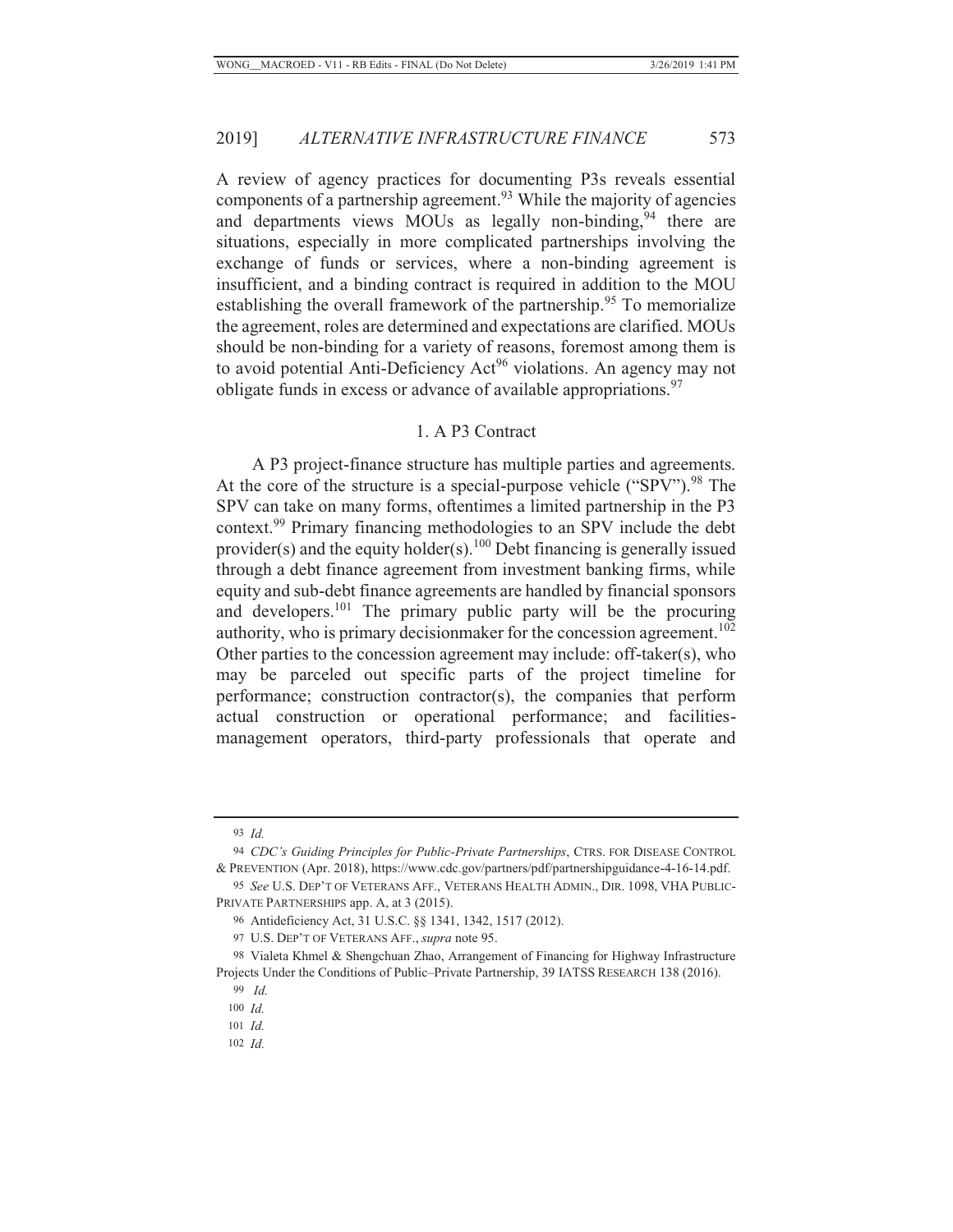maintain the contractual performances mandated by the procuring authority.103

SPVs are used for the securitization of assets for long-term management.<sup>104</sup> Once the P3 entity is formed, the SPV uses the purchase price paid by the investors for the securities to fund its purchase of the assets, which are referred to as "underlying" the transaction.<sup>105</sup> The underlying assets are pledged to the holders of the securities as collateral for their investment in the securities issued.<sup>106</sup> These component transactions all occur simultaneously in a securitization transaction.<sup>107</sup> The cash flows generated by the securitized asset pool over time are then used to pay the investors the interest and principal on the securities.<sup>108</sup> Greenfield P3s generally utilize a hybrid or cooperative framework for the SPVs, in the form of limited liability companies or limited partnerships, primarily so that the transfer of asset management and ownership interests can be fluid and seamless down the line.<sup>109</sup> Brownfield P3s may require the SPVs to lease or own the underlying assets in a debt position before completion of the project, which results in limitation in project financing flexibility. $110$ 

## IV. A COMPARATIVE LOOK

### *A. United States' P3 Legislation*

The U.S. federal system has no national legislative standard providing for P3s.111 However, individual states such as Ohio and Hawaii, have adopted some kind of legislation.<sup>112</sup> P3 legislation determines the minimum requirements in prequalifying project eligibility, proposal formations and procedures, and funding requirements.<sup>113</sup> Legislation and

4 (2010), https://www.pwc.com/gx/en/psrc/pdf/public\_private\_partnerships.pdf.

113 *Id.* at 5.

 <sup>103</sup> *Id.*

 <sup>104</sup> OECD Secretary-General, *Infrastructure Financing Instruments and Incentives*, ORG. FOR ECON. CO-OPERATION AND DEV. (2015), https://www.oecd.org/finance/privatepensions/Infrastructure-Financing-Instruments-and-Incentives.pdf.

 <sup>105</sup> *Id.*

 <sup>106</sup> *Id.*

 <sup>107</sup> *Id.*

 <sup>108</sup> *Id.*

 <sup>109</sup> *Id.*

 <sup>110</sup> *Id.*

<sup>111</sup> LESLIE SLUGER & STEPHANIE SATTERFIELD, HOW DO YOU LIKE YOUR INFRASTRUCTURE: PUBLIC OR PRIVATE? 12 (2010), https://aiai-infra.info/assets/pdf/PS-2010-HowDoYouLike.pdf.

<sup>112</sup> PRICEWATERHOUSECOOPERS LLP, PUBLIC-PRIVATE PARTNERSHIPS: THE US PERSPECTIVE,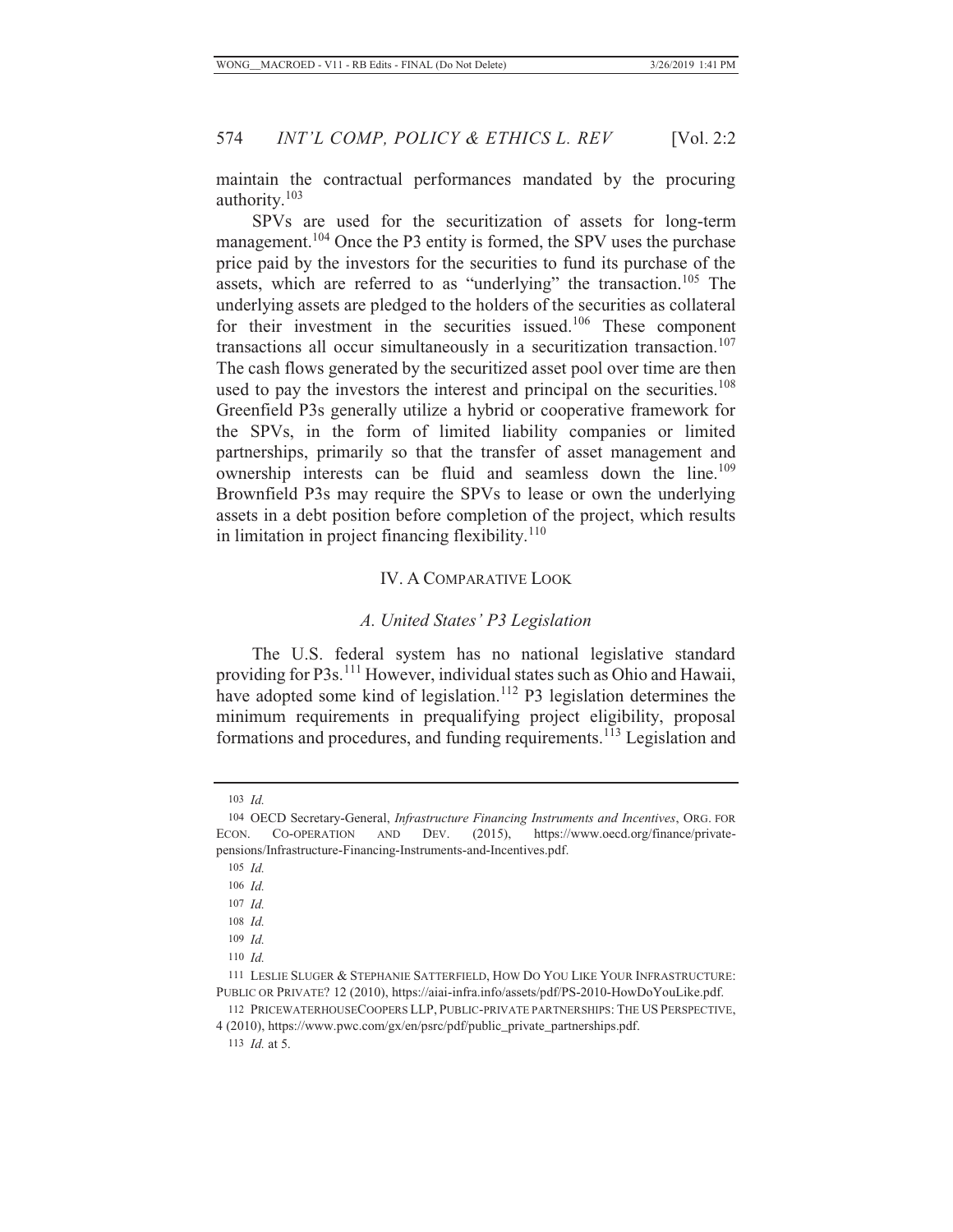statutory limitations should be enacted because they would combat contractual issues that arise out of public private ventures. The majority of project-finance issues stem from the lack of legislation.<sup>114</sup> Negative covenants, contract length and terms of agreement, performance issues, financial viability, risk mitigation, and environment reviews—these are just some of the contractual considerations that require clarification by the government.115 Legislation can also encourage overall efficiency in the P3 procurement process. For instance, if a state mandates the formation of P3s to include competitive bidding as opposed to general negotiated bidding, then there would be more public transparency in project initiation.116 Predeveloped processes enabled by legislation allow for early access and predictability in project formation.<sup>117</sup> Despite the lack of federal legislation governing P3s, the Federal Government has laws authorizing P3s to function.<sup>118</sup> These quasi-legislative mandates enable state and local municipalities to tap into federal funding for infrastructure and social work-related projects.

In 1991, the Intermodal Surface Transportation Efficiency Act authorized the implementation of toll collection services from P3 projects in several states.<sup> $119$ </sup> In 1998, the Transportation Equity Act for the 21st Century further permitted states to implement toll collection services on older roads through the "Interstate Reconstruction and Rehabilitation Pilot Program."<sup>120</sup> In 2005, the Safe, Accountable, Flexible, Efficient Transportation Equity Act: A Legacy for Users was passed, in order to enable transportation toll usage.<sup>121</sup> The most recent funding and authorization bill for federal surface transportation, Moving Ahead for Progress in the 21st Century Act, was passed into law in 2012.<sup>122</sup> Beyond

121 *See id.* at vii.

<sup>114</sup> ENO CENTER FOR TRANSPORTATION, PARTNERSHIP FINANCING: IMPROVING TRANSPORTATION INFRASTRUCTURE THROUGH PUBLIC PRIVATE PARTNERSHIPS 56 (2014), https://www.enotrans.org/wp-content/uploads/P3-paper-Final.pdf?x43122.

<sup>115</sup> Edwards, Hafer & Reidy, *supra* note 54, at 176.

<sup>116</sup> Darrin Grimsey & Mervyn Lewis, *The Governance of Contractual Relationships in Public-Private Partnerships*, J. CORP. CITIZENSHIP, Autumn 2004, at 91.

<sup>117</sup> *See* Hiroyuki Iseki, Jeanette Eckert, Kansi Uchida, Ryan Dunn & Brian D. Taylor, *Task B-2: Status of Legislative Settings to Facilitate Public Private Partnerships in the U.S.*, CAL. PARTNERS FOR ADVANCED TRANSP. TECH. (2009), https://merritt.cdlib.org/d/ark%253A%252F13030%252Fm5348mdj/2/producer%252FPRR-2009-32.pdf.

<sup>118</sup> *See id.* at 1.

<sup>119</sup> *See id.* at 4.

<sup>120</sup> *See id.* at 5.

<sup>122</sup> U.S. Dep't of Transp., Fed. Highway Admin., *MAP-21-Moving Ahead for Progress in the 21st Century*, https://www.fhwa.dot.gov/map21 (last updated Nov. 7, 2018).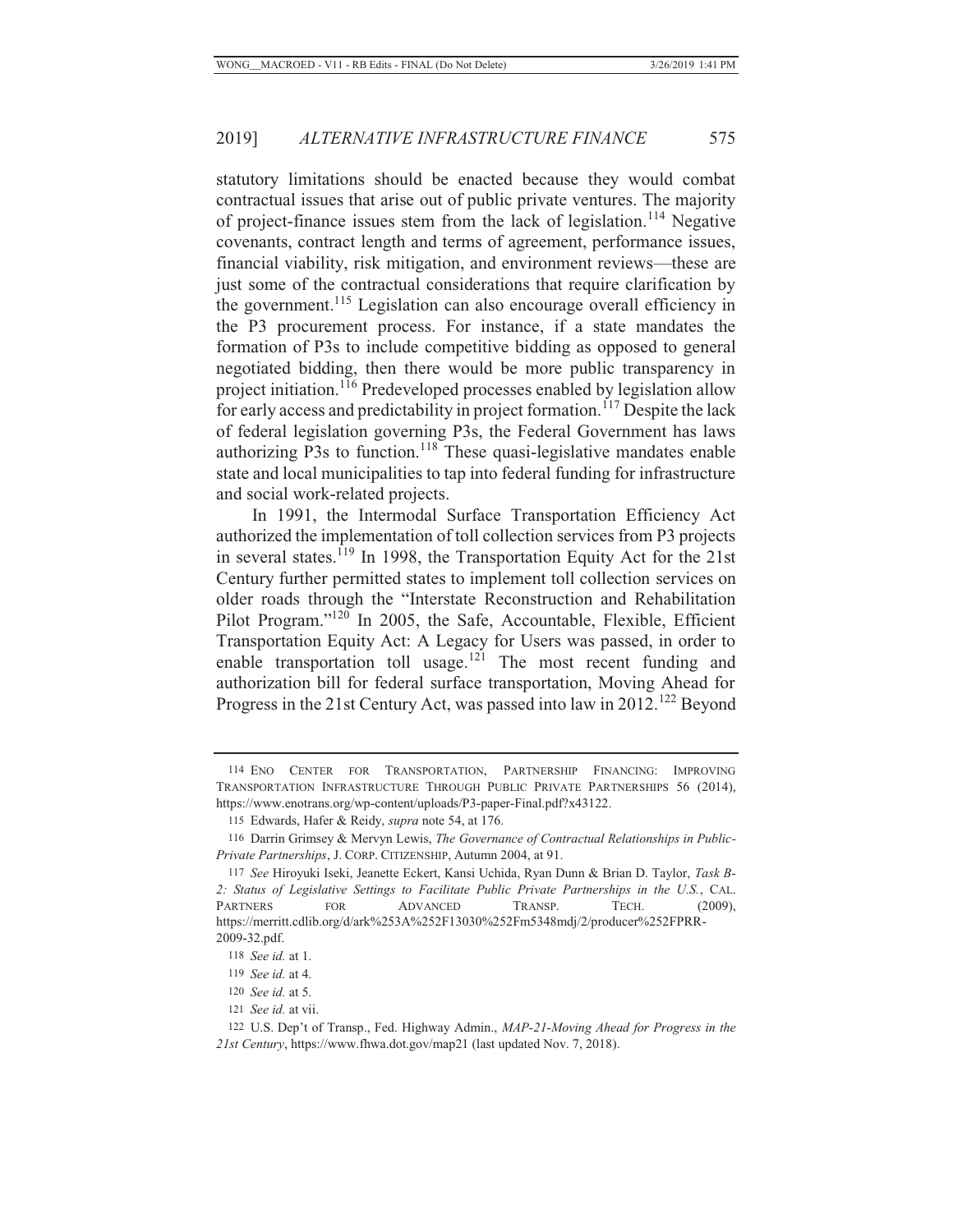infrastructure, the U.S. engages in research and development of P3s in the legislative form of Cooperative Research and Development Agreement ("CRADA").<sup>123</sup> CRADA allows the Federal Government to provide personnel, services, facilities, equipment, intellectual property or other resources, with or without reimbursement to non-federal parties and vice-versa.124 With respects to direct use of federal funds, states have access to two programs: the Transportation Infrastructure Finance and Innovation Act ("TIFIA") and the Water Infrastructure Finance and Innovation Act ("WIFIA").

The TIFIA program provides credit services for qualified regional and national projects.<sup>125</sup> TIFIA was enacted to attract private interests in revitalizing the nation's surface transportation system.126 This program provides long-term, flexible financing to highway and transit projects that feature dedicated revenue sources.127 WIFIA is the Environmental Protection Agency's ("EPA") answer to the nation's deteriorating water infrastructure needs.128 WIFIA offers low-interest loan programs from the EPA in conjunction with the U.S. Army Corps of Engineers.<sup>129</sup> While these federally mandated programs exist to help P3 costs, P3 concessions are still reliant on state legislation in order to function.

Besides domestic interests, the Federal Government is also interested in P3s for foreign assistance. The Millennium Challenge Corporation ("MCC") is a quasi-governmental agency that encourages private sector engagement to invest in countries that have shown a commitment to open markets and fighting corruption.<sup>130</sup> The MCC hopes to leverage additional resources from private sector actors in order to enhance sustainability within growing markets. MCC has a "private sector initiative toolkit" that gives guidance on private sector engagement—encouraging risk-sharing activities between private companies and local governments.<sup>131</sup>

- 128 Water Infrastructure Finance and Innovation Act, 33 U.S.C. §§ 3901–3914 (2012).
- 129 *See* PRICEWATERHOUSECOOPERS LLP, *supra* note 112, at 6.
- 130 *See* MARIAN LEONARDO LAWSON, CONG. RESEARCH SERV., R41880, FOREIGN ASSISTANCE: PUBLIC-PRIVATE PARTNERSHIPS (PPPS) 8 (2011).

<sup>123 15</sup> U.S.C. § 3710(a) (2012).

<sup>124</sup> Off. of the Solic., *Partnership Legal Primer*, DEP'T OF THE INTERIOR (Sept. 2004), https://edit.doi.gov/sites/doi.gov/files/migrated/partnerships/upload/PartnershipLegalPrimer1stEd ition.pdf.

<sup>125</sup> *TIFIA: Overview*, U.S. DEP'T OF TRANSP. (2018), https://www.transportation.gov/buildamerica/programs-services/tifia/overview (last updated June 27, 2018).

<sup>126</sup> *See id.*

<sup>127</sup> *See* Edwards, Hafer & Reidy, *supra* note 54, at 184.

 <sup>131</sup> *See id.* at 9.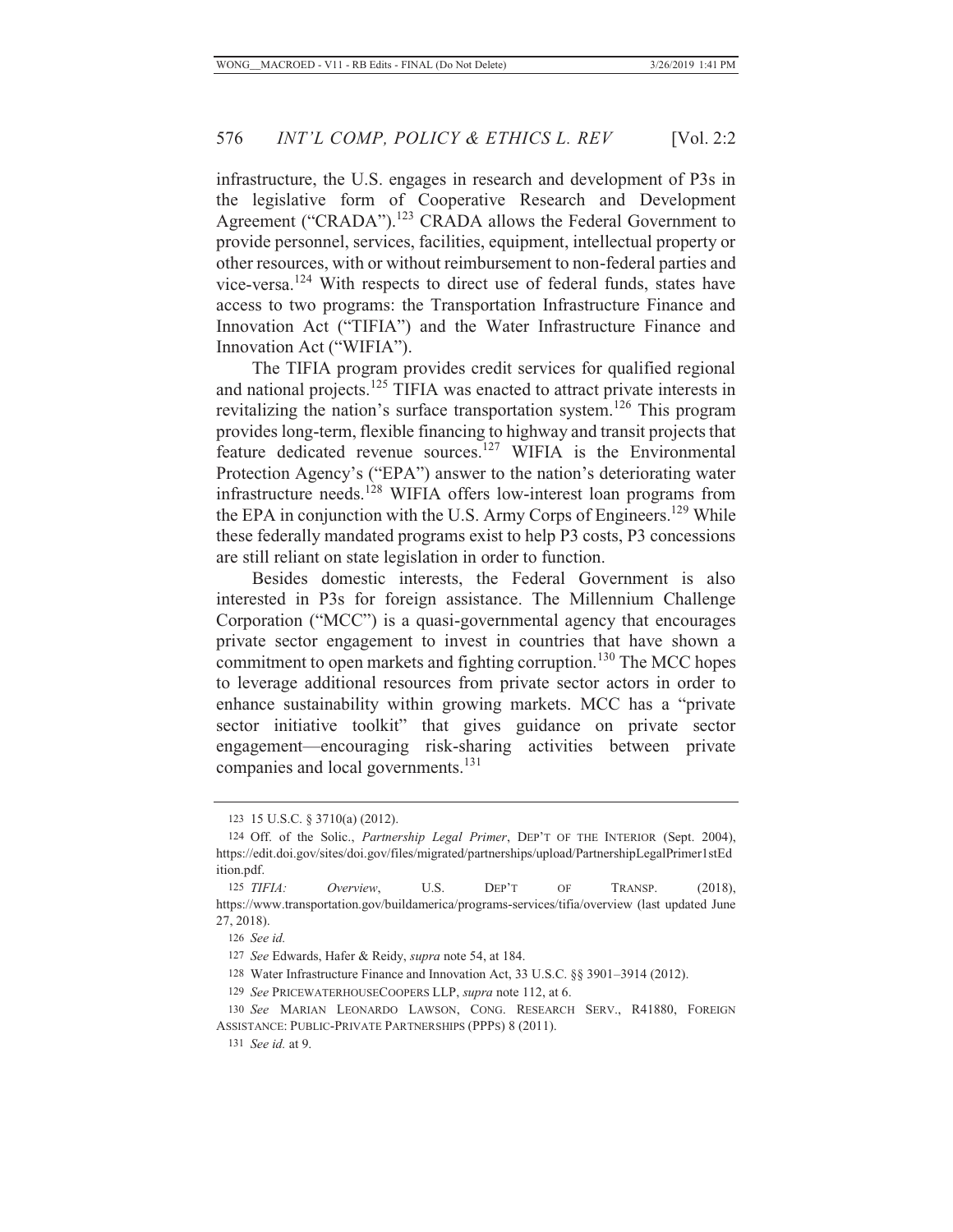The U.S. Trade and Development Agency ("USTDA") and the Overseas Private Investment Corporation also use P3s to advance economic development and U.S. commercial interests in developing and middle-income countries.<sup>132</sup> The USTDA supports infrastructure development and fair trade by providing services and studies.<sup>133</sup> These services are offered with the intent to increase private investment by filling in information gaps and improving the general business environment within these developing markets.<sup>134</sup>

State legislation varies among federal statutes due to the different goals and objectives within the states.135 States value P3s differently than the federal mandates, because statutes utilize alternative project financing strategies to do more with less funding, when sharing the risks and costs with private actors.<sup>136</sup> Generally, state statutes enable: project selection and approval, proposal review, necessary funding and any restrictions, procurement and management, and toll oversight.<sup>137</sup> Project selection and approval statutes are in place to determine the issues commonly associated with P3s.138 Statutes may determine the solicitation process of private sectors, limit the number of projects a municipality may engage in, geographic or modal limitations on the project itself, public engagement, or limitation on certain risk factors in the initial discovery process.139 Proposal review statutes generally institute guidelines to the public partner's obligations to the public.<sup>140</sup> There can be implementation of requirements of third-party consultants, timelines and deadlines, specified criteria, or confidentiality. $141$  Statutory requirements also address the biggest issue with P3s, which is the financial aspects to project development.<sup>142</sup> States predetermine their use of state and federal funds, the transfer of revenues, and the types of revenues permitted.<sup>143</sup> Two examples of states with successful P3 frameworks are Virginia and Illinois.

133 *Id.*

134*Id.*

135 *See* RALL, REED & FARBER, *supra* note 48.

136 *See* 15 U.S.C. § 3710(a) (2012).

137 *See id.*

 138 WILLIAM D. EGGERS & TOM STARTUP, CLOSING THE INFRASTRUCTURE GAP: THE ROLE OF PUBLIC-PRIVATE PARTNERSHIPS 5 (2006).

139 15 U.S.C. § 3710(a) (2012).

140 *See id.*

141 *See* RALL, REED & FARBER *supra* note 48, at 71-72.

142 *See id.* at 17.

143 *See id.*

132 *See id.* at 9.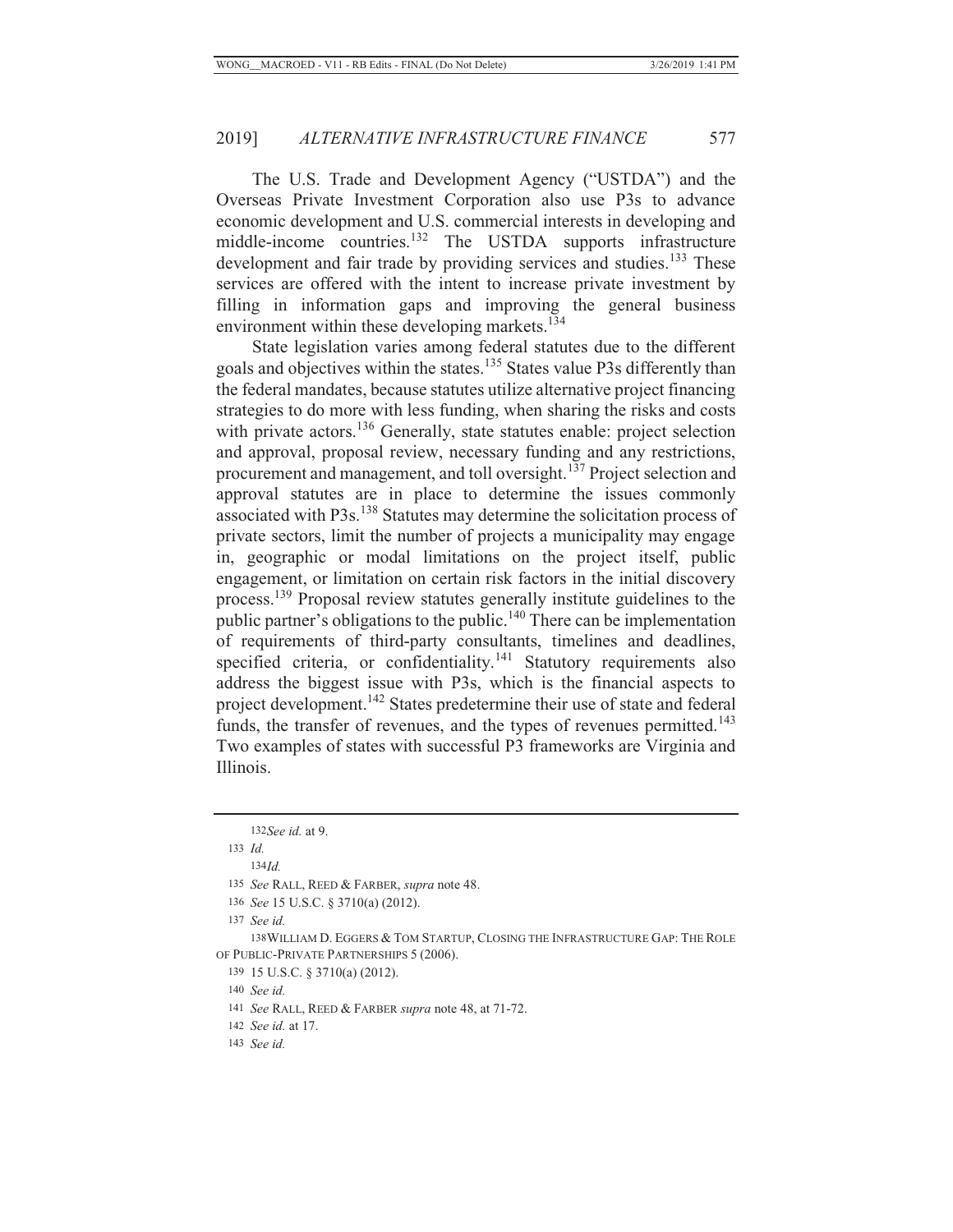#### 1. Virginia

The Virginia Department of Transportation ("VDOT") has been aggressive and innovative in finding approaches to moving people and freight from point-to-point within its jurisdiction.<sup>144</sup> Early on, the VDOT recognized the value of private sector expertise, enacting legislation in 1988 to enable private sector involvement.<sup>145</sup> The Virginia Highway Corporation Act of 1988 provided the model for P3 transportation projects in the state, leading to the successful Dulles Greenway project. This act established step-by-step measures to be initiated by respondents to requests for proposals relating to P3s.<sup>146</sup> There were several provisions of this act that are the basic elements of any state infrastructure agreement.

First, the Virginia State Corporation Commission ("VSCC") has the power to supervise and control the P3 concession's performance, determine the revenue rates, and consider changes to revenue rates.<sup>147</sup> This revenue rate is meant to be reasonable for the operator, and the operator would need to pay a small annual fee to cover the costs incurred by the VSCC during operational review.<sup>148</sup>

The VSCC then requires an application for concessions to include: (1) the geographic area to be served and a topographical map indicating the route of the proposed roadway; (2) a list of property through which the proposed roadway will cross, including the names of the property holders; (3) the way the applicant plans to secure the necessary rights-ofway; (4) a complete and comprehensive plan indicating how this roadway will pass through all counties, cities, and towns in its proposed path; (5) the developer's plan to finance the project, the proposed toll rates, anticipated traffic flow, and details of how the distribution of funds will be made; (6) a plan for the operation of the proposed highway; (7) a list of all permits and approvals required for the project; (8) a description of the project design and all proposed interconnections with existing interstate, state, and local highways, as well as secondary roads and local streets; (9) a list of all public utilities that will be crossed or will need to be relocated; (10) a certification that the roadway design will meet or exceed VDOT standards; (11) a certification that the highway will be built within the timetable established for the project; and (12) completion and performance bonds in a form and amount satisfactory to the VSCC.

148 *See id.*

<sup>144</sup> *See* LEVY, *supra* note 72, at 119.

<sup>145</sup> *See id.*

<sup>146</sup> *See id.* at 120.

<sup>147</sup> *See id.*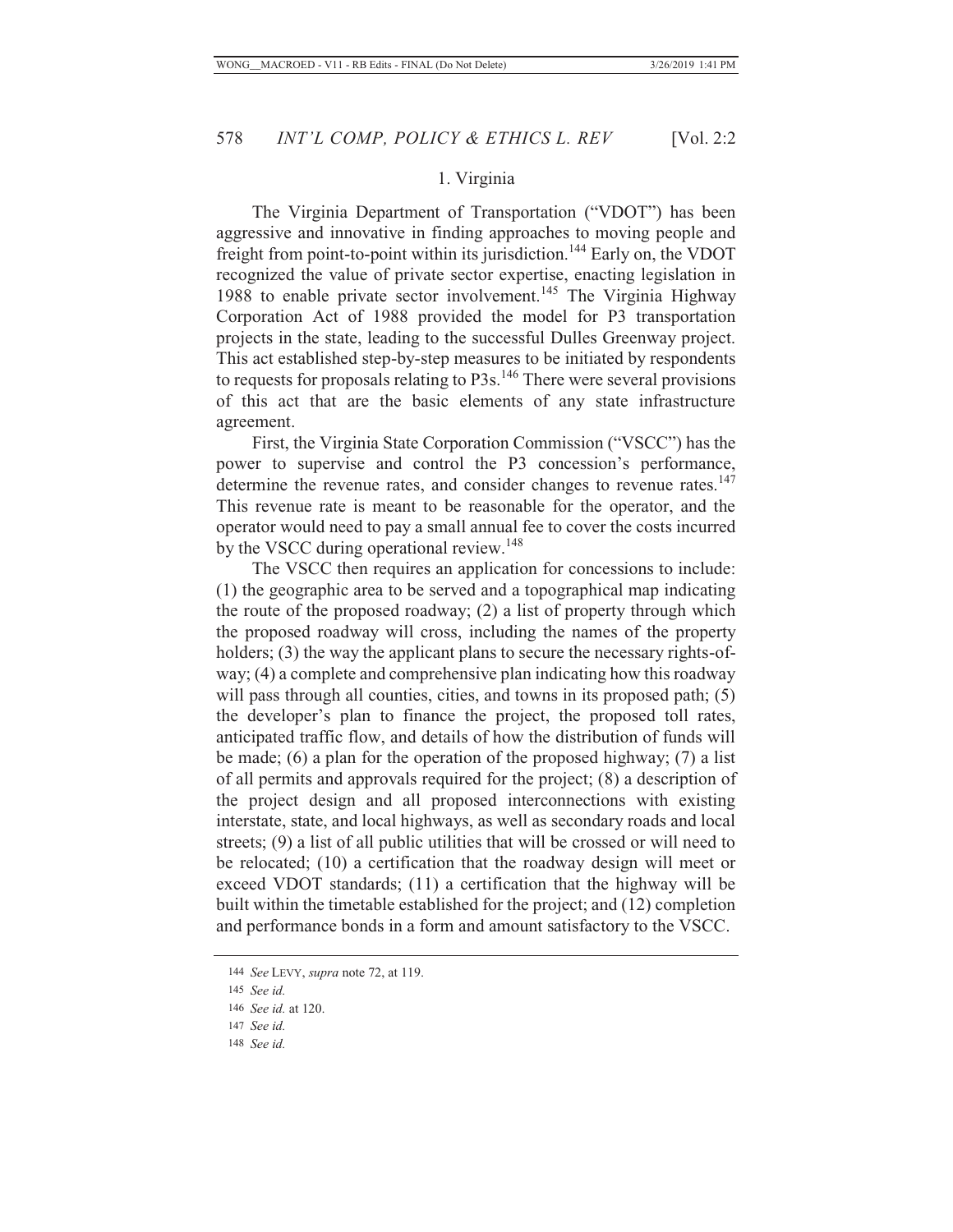The Commonwealth Transportation Board ("CTB") also has the authority to approve or deny any application for a certificate.<sup>149</sup> Decisions are based on the determination of whether there is a public need for a project and whether it is compatible with existing network of infrastructure.150 Construction costs are reviewed to determine whether they are reasonable.<sup>151</sup> Upon approval, the CTB would enter into an agreement with the private sector party to review all plans, specifications, maintenance practices, costs-coverage, and assurance that the operator will fund an account to meet all of the financial requirements, including the establishment of reserve funds for contingencies, maintenance, and replacement costs.152 The operator not only reimburses the department for all services performed by VDOT on behalf of the operator, but the VSCC will require further funds to cover public liability costs.<sup>153</sup>

Because of the comprehensive framework set forth by the VDOT, Virginia was able to develop a series of transportation projects over the years. Besides the Dulles Greenway, VDOT also commissioned the Capital Beltway HOT Lanes in 2007.<sup>154</sup>

#### *B. The United Kingdom*

The UK provides one of the most notable examples of the widespread implementation of P3s through the private finance initiative ("PFI"), introduced in 1992 by Prime Minister John Major.<sup>155</sup> It was a means of upgrading public infrastructure such as schools, hospitals, roads, and other public facilities without burdening the UK Treasury.<sup>156</sup> The program quickly became successful because from 1992 to 2008, the UK instituted over seven hundred PFI projects, and planned to implement over two hundred more projects worth over four hundred billion dollars in the coming years.<sup>157</sup>

 <sup>149</sup> *See id.* at 121.

 <sup>150</sup> *See id.*

 <sup>151</sup> *See id.*

 <sup>152</sup> *See id.* at 122.

 <sup>153</sup> *See id.*

<sup>154</sup> *Commonwealth Announces Agreement for Capital Beltway HOT Lanes*, VA. DEP'T OF TRANSP.  $(Sept. 10, 2007)$ , https://www.virginiadot.org/newsroom/statewide/2007/commonwealth\_announces\_agreement\_fo r14762.asp.

<sup>155</sup> John Forrer, James Edwin Kee & Zhibin Zhang, *Private Finance Initiative: A Better Public-Private Partnership?*, 2 PUB. MANAGER 43, 43-44 (2002).

<sup>156</sup> *Id.* at 44.

<sup>157</sup> Patricia Carrillo et al., *Participation, Barriers, and Opportunities in PFI: The United Kingdom Experience*, 24 J. MGMT. ENGINEERING 138, 138 (2008).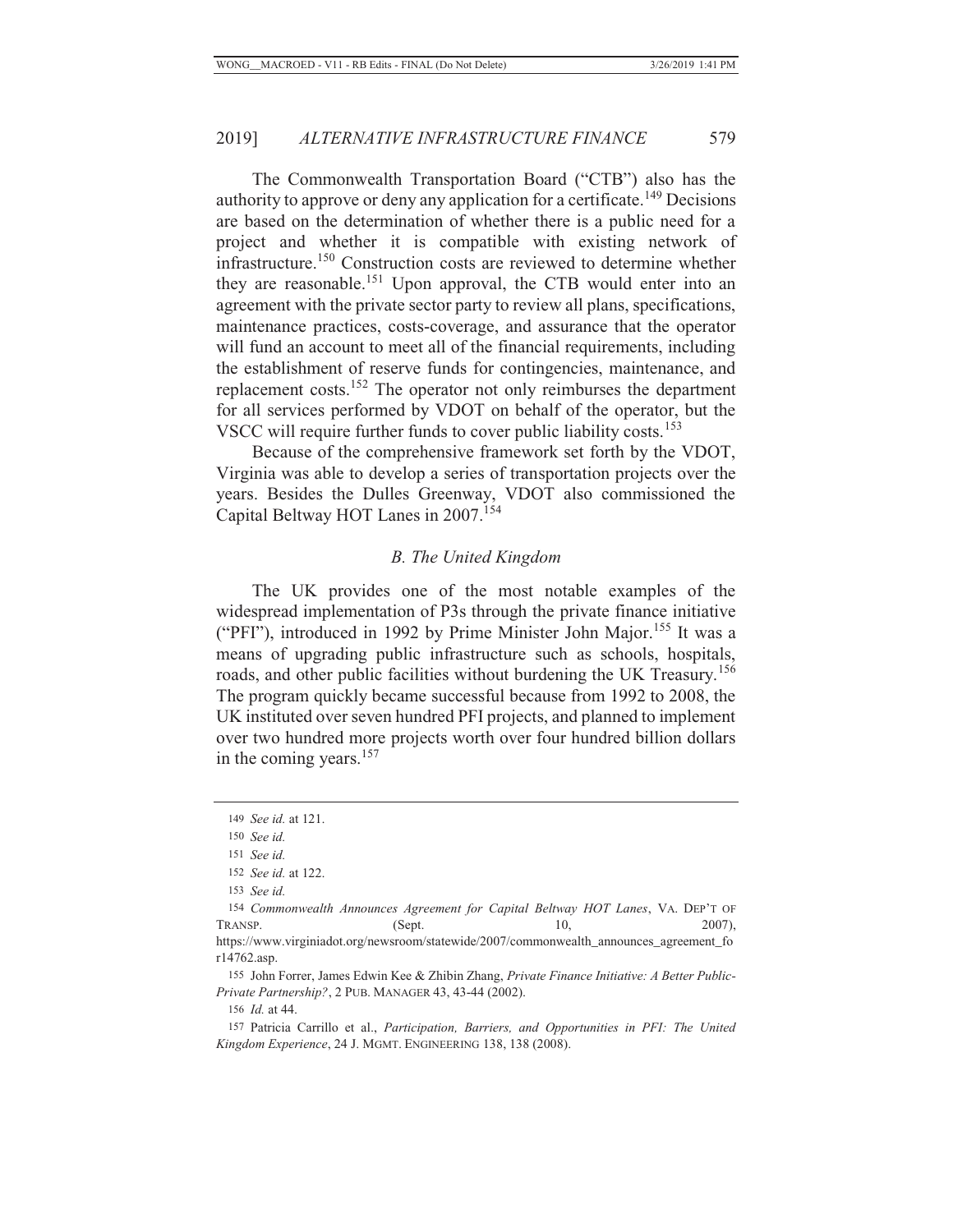The UK Government went to great lengths to increase public perception of private investments, implementing several unique regulations for private investments in P3s. Rather than limiting the investment period to pre-procurement and pre-project planning, the UK Government has allowed for later-stage investments in order to spread the private risks and to increase the rate of return for the public good.<sup>158</sup> This curbs the ability of primary investors from feeling the need or engaging in practices that are meant to generate excessive profits, and consequently creating windfall gains on secondary markets.<sup>159</sup> The UK Government has also implemented measures to increase transparency in P3s, forcing PFI liabilities to be publicized to all public agencies for bestpractice determinations.160 In Australia, risk allocation between public and private parties are determined through progress reviews, which can allow the fluid allocation of developing or pending risks, whether financial or operational.<sup>161</sup> The UK developed a strong framework of institutional support based on standardization and local guidance.<sup>162</sup> The PFI movement in the UK has not only been limited to roads, bridges and tunnels; it has also been used for government-controlled healthcare programs, and even prisons and schools.<sup>163</sup>

In 2012, the UK set out a new approach, Private Finance 2 ("PF2") "for involving private finance in the delivery of public infrastructure and services."<sup>164</sup> PF2 addresses certain issues that PFI projects exhibited in the past, issues such as: removing superfluous services, like cleaning and catering, included within P3 projects; providing procuring authorities with up-front discretion to include maintenance requirements; and providing flexibility in the provision of services once a contract begins until the end.<sup>165</sup> The new approach also seeks to improve P3 value for money through: greater retention and management of certain risks by the government agency, such as risks of additional cost overrun arising from unforeseen legislative changes; and amendments to the current

<sup>158</sup> *See id.* at 57.

<sup>159</sup> *See id.* at 6-8.

<sup>160</sup> *See id.* at 6.

<sup>161</sup> *Id.*

<sup>162</sup> ERNST & YOUNG, PUBLIC-PRIVATE PARTNERSHIPS AND THE GLOBAL INFRASTRUCTURE CHALLENGE (2015),

https://www.ey.com/Publication/vwLUAssets/Health/%24FILE/EY\_PPP\_Thought\_Leadership.p df.

<sup>163</sup> *See* LEVY, s*upra* note 72, at 9.

<sup>164</sup> *A New Approach to Public Private Partnerships*, H.M. TREASURY (Dec. 2012), https://www.gov.uk/government/publications/private-finance-2-pf2. The U.K. Government has since decided to cease using PF2 for new government projects.

<sup>165</sup> *Id.*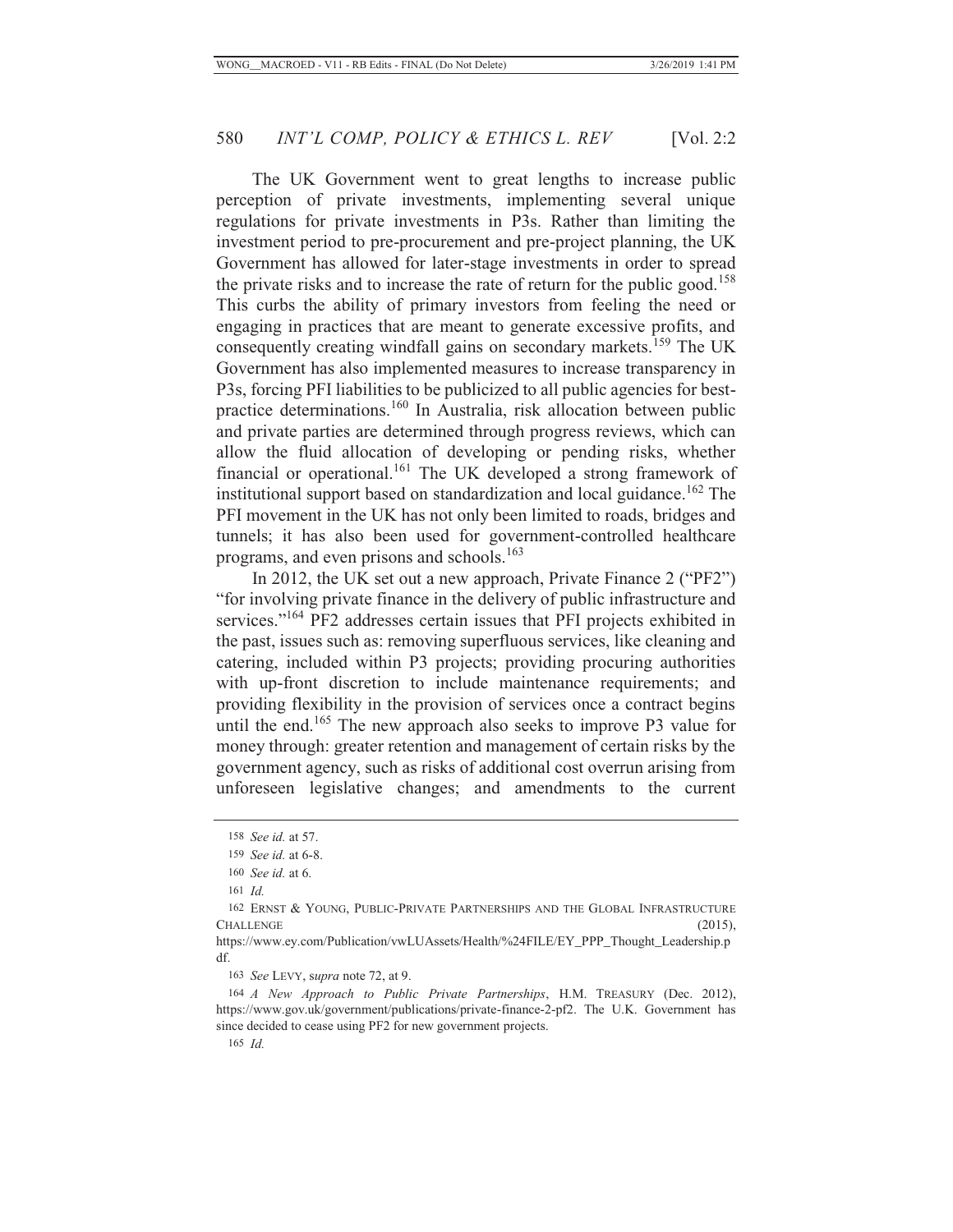arrangement for risk sharing of core required insurances for the operational phase of projects, so as to allow the public agency to take a more appropriate share of risk and reduce private sector's need to build reserves against increases in insurance premiums.166 PF2 aims to facilitate greater access to capital markets by capitalizing on the possibility of institutional investors and other sources of long-term debt finance. This also introduces deleveraged capital structures, as a result of better risk allocation and removal of certain operational risks, which were limitations to access to institutional investor capital.<sup>167</sup> The changes to capital management are great, but transparency is the main focus of PF2 arrangements. The UK Government intends to increase the amount of project information made available to taxpayers in order to increase public confidence in VfM. This includes providing information on the project approval process, specifically: publishing reports detailing full project and financial information of the projects where the Government is a stakeholder; requiring the private sector to provide forecasts of equity return information; increasing transparency and control on liabilities created by the projects; introducing a case approval tracker to the website to provide the public with status updates on project progress; and publishing readily accessible and easily understood information on current and future PFI and PF2 projects.<sup>168</sup>

### *C. Australia*

In 2007, thirty-eight P3 projects were under contract in Australia, including tunnels, highways, rail, waste and water treatment facilities, correctional facilities, film and television studios, hospitals, and educational facilities.<sup>169</sup> The Australian Government's commitment to investing in infrastructure resulted from the National P3 Guidelines (the "Guidelines").<sup>170</sup> The Guidelines "provide a framework that enables both the public and private sectors" to collaborate on public service delivery of infrastructure and other related services.171 In order to create a unified national framework, individual Australian jurisdictions provide P3

https://infrastructure.gov.au/infrastructure/ngpd/files/Overview-Dec-2008-FA.pdf.

171 *Id.* at 5.

 <sup>166</sup> *Id.*

 <sup>167</sup> *Id.*

 <sup>168</sup> *Id. at 55.*

<sup>169</sup> *See* LEVY, *supra* note 72, at 12.

<sup>170</sup> AUSTL. DEP'T OF INFRASTRUCTURE & REGIONAL DEV., NATIONAL PUBLIC PRIVATE PARTNERSHIP GUIDELINES: OVERVIEW (2008),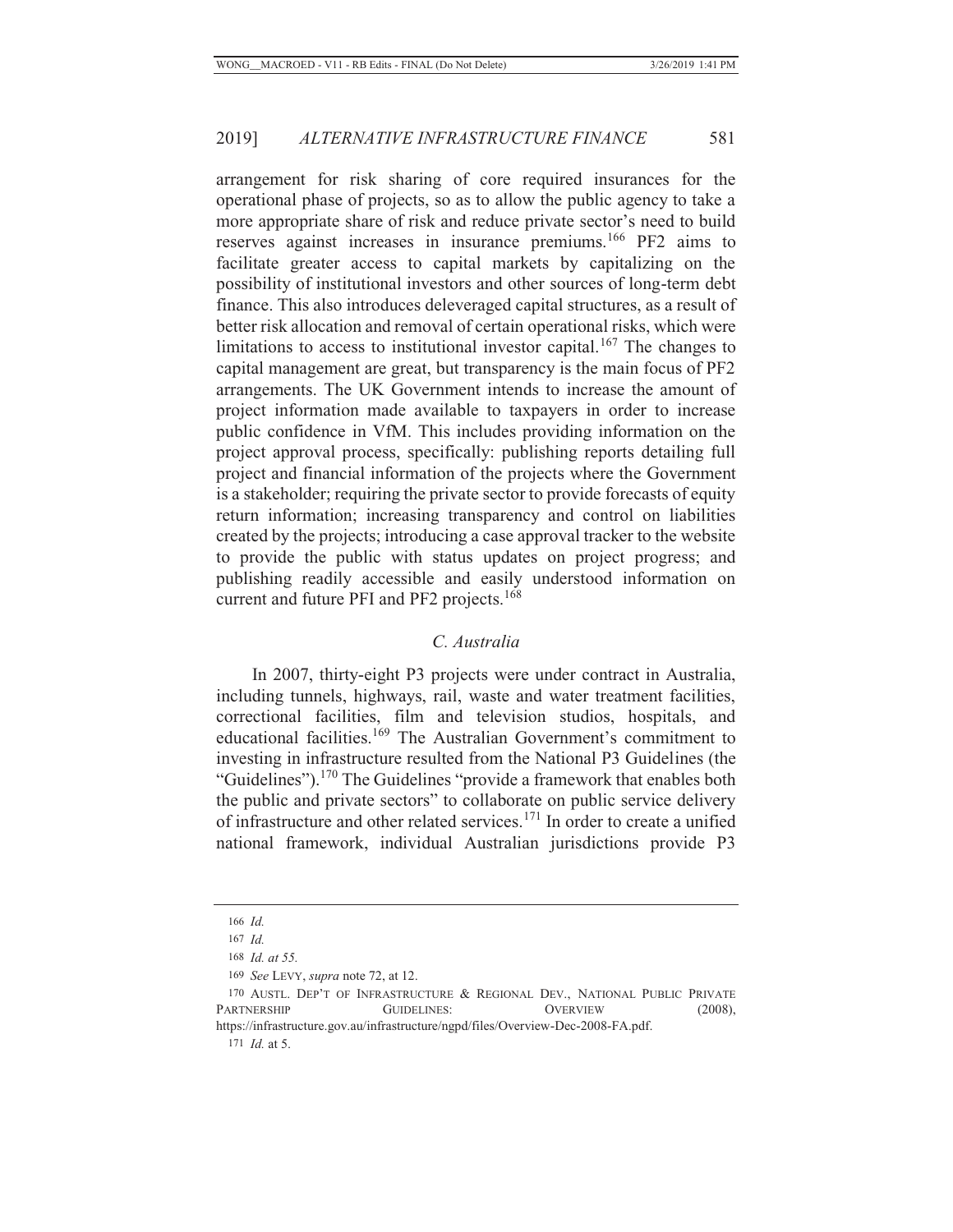guidance material for consolidation.172 This allows for maximization in efficiency on infrastructure procurement, reduction of public and private sector P3 procurement costs, and removes disincentives to participation in the infrastructure market.<sup>173</sup> P3s are heavily encouraged by governments across jurisdictions in Australia.174 The Guidelines work in conjunction with the National P3 Policy Framework, which provides definitions for the types of P3s, whereas the Guidelines provide a framework for procurement processes.<sup>175</sup>

According to the Guidelines, there are several key features that represent a shift in thinking from traditional infrastructure procurement methods.176 The focus of P3s is on purchasing services of a predetermined quality and quantity within a predetermined timeframe.<sup>177</sup> The government has greater strategic flexibility and can focus more attention on the quality of services being delivered as opposed to the traditional asset acquisition methodologies.<sup>178</sup> This focus on service is both a difference and an innovation compared to traditional infrastructure procurement.<sup>179</sup> The focus is primarily on "core services", which are those where governments have responsibilities to the people using the service and the community.<sup>180</sup> These services are subject to predetermined payment plans, which are subject to terms and conditions relevant to the delivery of services.<sup>181</sup> For the private sector party to gain any value from a P3, the private party must deliver the services according to the terms and conditions.<sup>182</sup> The conditional element is not only more cost-effective for both parties, but it can also be a form of risk management to ensure the core services are acceptable by the government.183 Due to the conditional requirement for payment, P3 projects must include full integration, management and oversight, and ongoing service delivery for the life of the contract.<sup>184</sup> "Whole of life"

- 172 *Id.* at 5. 173 *See id.* at 12. 174 *Id.* at 5. 175 *See id.* at 5. 176 *See id.* at 9. 177 *See id.* at 9. 178 *See id.* at 9. 179 *See id.* at 9. 180 *Id.* at 8. 181 *See id.* at 9. 182 *See id.* at 9. 183 *See id.* at 12.
- 184 *See id.* at 7.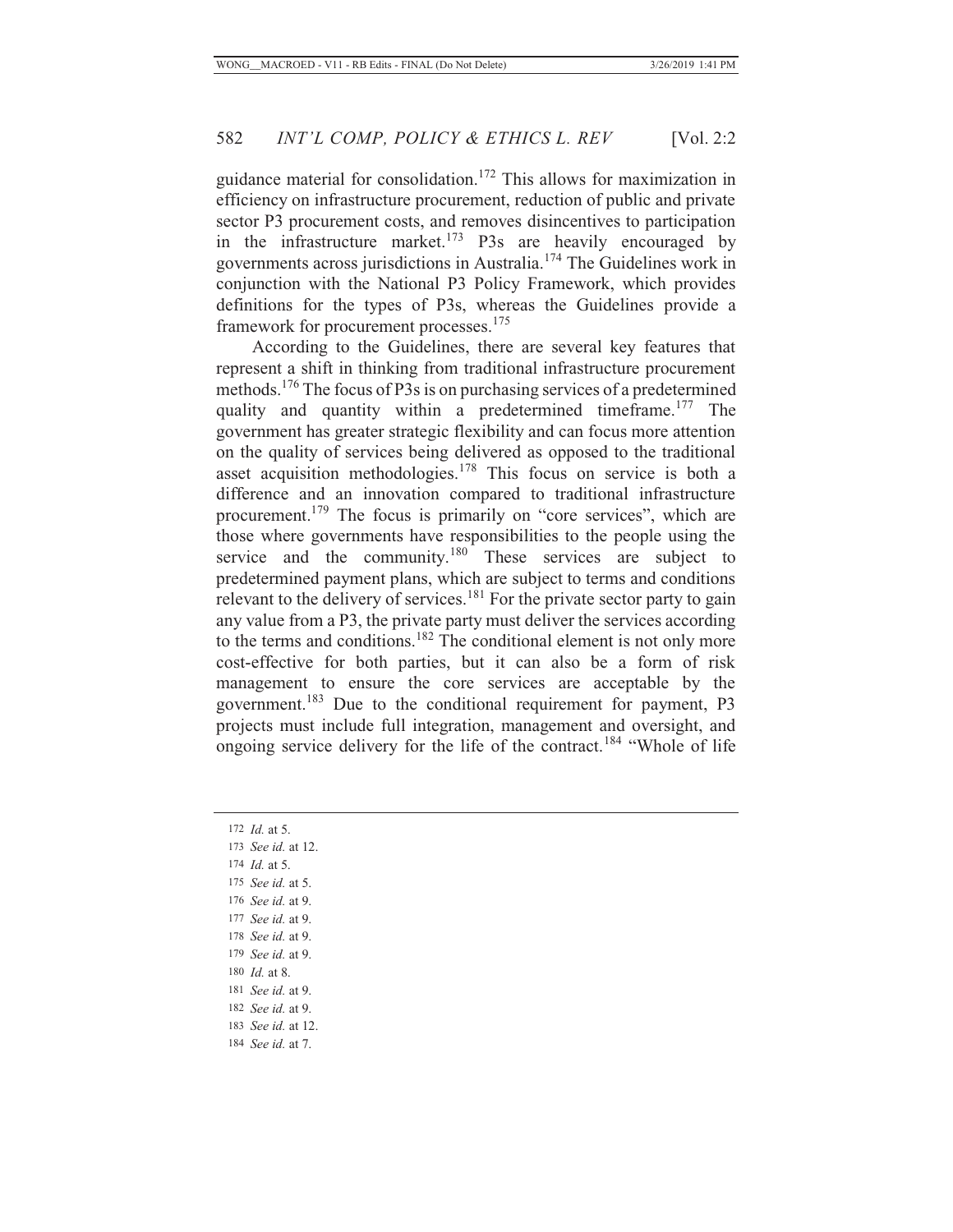service" means that private finance is under strict rigor.<sup>185</sup> As such, the output terms are specified in accordance to the financial strength of the private party as well as the overall service to be delivered.<sup>186</sup> P3 services are assessed both quantitatively and qualitatively to determine the benefits of private party financing.<sup>187</sup> The key feature to financial assessment of P3s value for money is using the Public-Sector Comparator, which is a whole-of-life net present cost model that reflects government retaining ownership and responsibility for construction, redevelopment, and ongoing management of the project.<sup>188</sup>

Prior to a P3 delivery, the Guidelines identify three key steps in the investment and procurement decisions: (1) identify the service's needs; (2) assess the project and procurement strategy; and (3) receive the government's approval of the investment and procurement processes.<sup>189</sup> Departments and agencies are expected to undertake developmental planning within their government's overall framework when they assess deficiencies in public service delivery.<sup>190</sup> Service needs can mean: health, education, transportation, and metropolitan development.<sup>191</sup> Opportunities in addressing service needs require strategic planning to ensure sustainable project delivery.192 The Guidelines mandate a minimum due diligence in understanding service needs from a holistic standpoint, which mitigates ad hoc research and reporting when private sector solicitations occur.<sup>193</sup> Solicitations and procurement strategies are critically analyzed through a business scope, ensuring the government scrutinizes project objectives, financial feasibility, and risk analysis.<sup>194</sup> Besides helping to determine the procurement process, the Guidelines also lay out suitability standards for P3 projects.<sup>195</sup>

The Guidelines identified the need for projects to consider several key attributes.<sup>196</sup> Projects suitable for P3s are long term projects.<sup>197</sup> Contracts that tend to be long-term have better leverage when negotiating

 *Id.* at 19. *See id.* at 12. *See id.* at 26. *See id.* at 9. *See id.* at 14. *See id.* at 14. *See id.* at 14. *See id.* at 15. *See id.* at 14. *See id.* at 15. *See id.* at 17. *See id.* at 18. *See id.* at 18.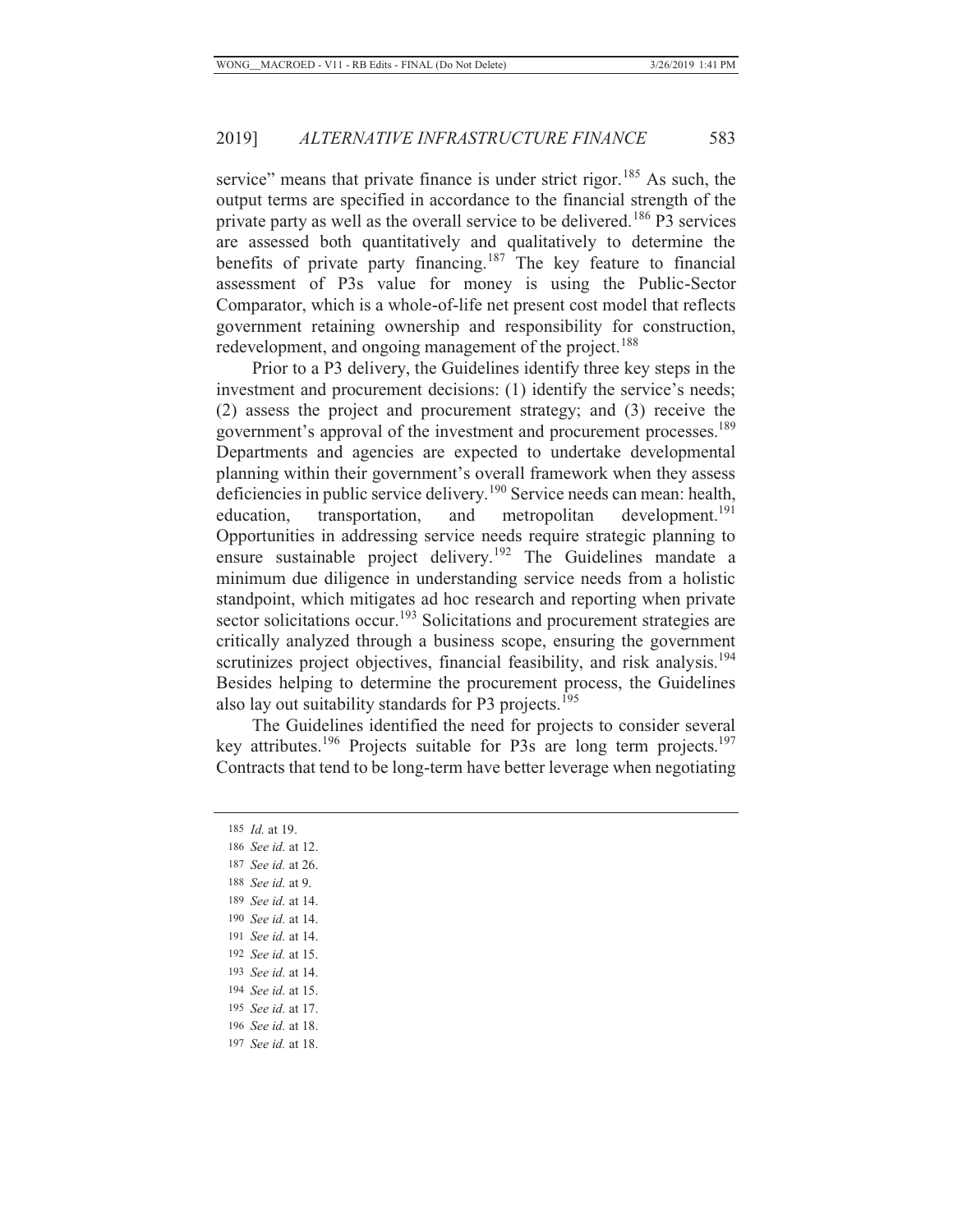an acceptance of whole-of-life cycle costing risk by the private party.<sup>198</sup> These contracts also should have measurable outputs that can be translated to a performance-based contract, where the payment mechanism is contingent on these output specifications.199 The project must also be sufficiently complex enough to encourage innovative methodology to optimizing value for money.200 Full integration delivers not only optimal value for money, but also efficiency in design and construction with operations and management. $201$  These complex contracts must create a market appetite for private parties, otherwise there is no meaningful competitive bidding process.<sup>202</sup> P3 projects also need to consider the adequacy of risk allocation as a key driver for project success.<sup>203</sup> By bundling these service goals, performance standards, and risk provisions, a singular long-term contract can be issued for simplified project management.204 These bundles will also take into consideration non-core services and support activities to be delivered in order to facilitate longer management and public-sector inheritance.<sup>205</sup> The sum of these attributes results in overall cost savings during the bidding process.206 Beyond the procurement process, the Guidelines also focus on key principles underpinning a successful P3 delivery.<sup>207</sup>

The Guidelines identify prerequisite commitments from all parties as critical components to a successful project delivery.208 As with all projects, planning and specification correlates to overall efficiency and quality of the result.<sup>209</sup> The focus should be on the goals the government is looking to achieve and specifying the outputs required to achieve them.210 Depending on how these outputs are defined, opportunities for private parties to be innovative in designing their inputs can vary.<sup>211</sup> Careful planning then leads to appropriate resource allocation.<sup>212</sup> Resources are allocated according to a preselected set of requisite skills

 *See id.* at 19. *See id.* at 18. *See id.* at 18. *See id.* at 18. *See id.* at 18. *See id.* at 19. *See id.* at 19. *See id.* at 19. *See id.* at 19. *See id.* at 5. *See id.* at 7. *See id.* at v. *See id.* at 14. *See id.* at 21. *See id.* at 14.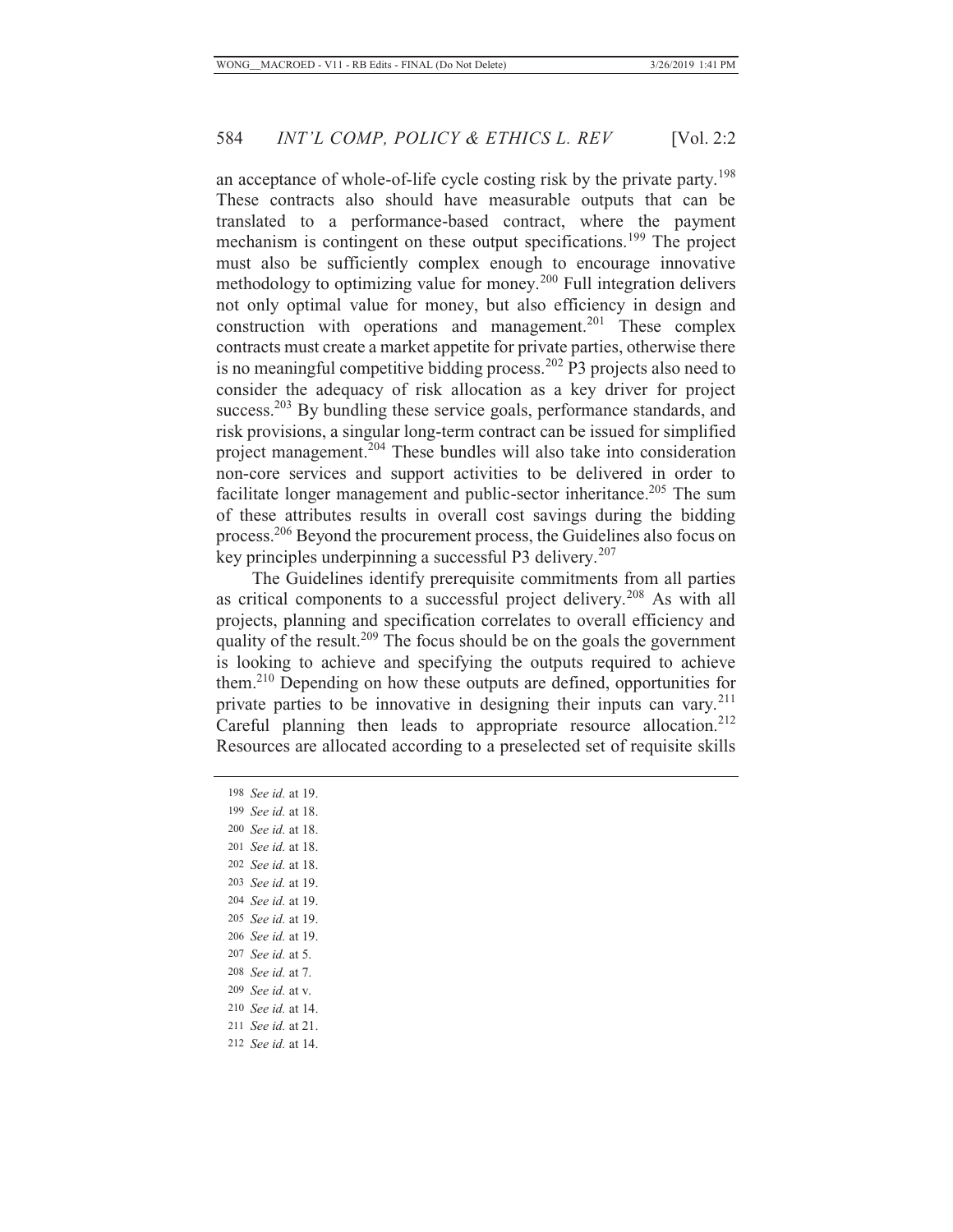required for different parts of the project's timeline.<sup>213</sup> Accurate resource allocation reduces drags that may occur, which oftentimes results in cost overrun later in the project timeline.<sup>214</sup> A project's timeline can be defined if the private party identifies a commercial opportunity throughout the entire process, to ensure long-term management.<sup>215</sup> All parties are also expected to practice probity to the highest degree.<sup>216</sup> This encourages all parties to invest the time and ethical standards to produce all necessary information to one another.<sup>217</sup> Probity directly enables clarity in communication, maximizing overall timeline management and management of the project.<sup>218</sup> The Guidelines emphasize that these prerequisite commitments are all preliminary inputs to streamlining an efficient and effective risk allocation scheme.<sup>219</sup>

True project VfM is achieved when risks are allocated to the party most capable of managing them.<sup>220</sup> All P3s are expected to undertake a full risk analysis, which involves comprehensive risk identification, assessment, allocation, and mitigation strategies.<sup>221</sup> This process generates information for construction management, and most importantly, determines the payment and revenue mechanism.<sup>222</sup> Though the standardization of a risk matrices would minimize costs, risks must be considered on a case-by-case basis,.<sup>223</sup> The service focus of P3s presuppose that the private party bears the risks associated with the development and operation of the project.<sup>224</sup> Over time, the government can take back those risks that it can manage for less than it would have to pay the private party to bear, maximizing long-term VfM.<sup>225</sup> Consequently, risk allocation comes in three forms: (1) risk is retained by the government; (2) risk is transferred to the private sector; or (3) risk is shared by the parties. $226$  Risk allocation is ultimately determined based on the level of control between the parties.<sup>227</sup> Governments must always

- 213 *See id.* at 21.
- 214 *See id.* at 12.
- 215 *See id.* at 21.
- 216 *See id.* at 21.
- 217 *See id.* at 29.
- 218 *See id.* at 29.
- 219 *See id.* at 28.
- 220 *See id.* at 33.
- 221 *See id.* at 33.
- 222 *See id.* at 33.
- 223 *See id.* at 33.
- 224 *See id.* at 33.
- 225 *See id.* at 33.
- 226 *See id.* at 33.
- 227 *See id.* at 33.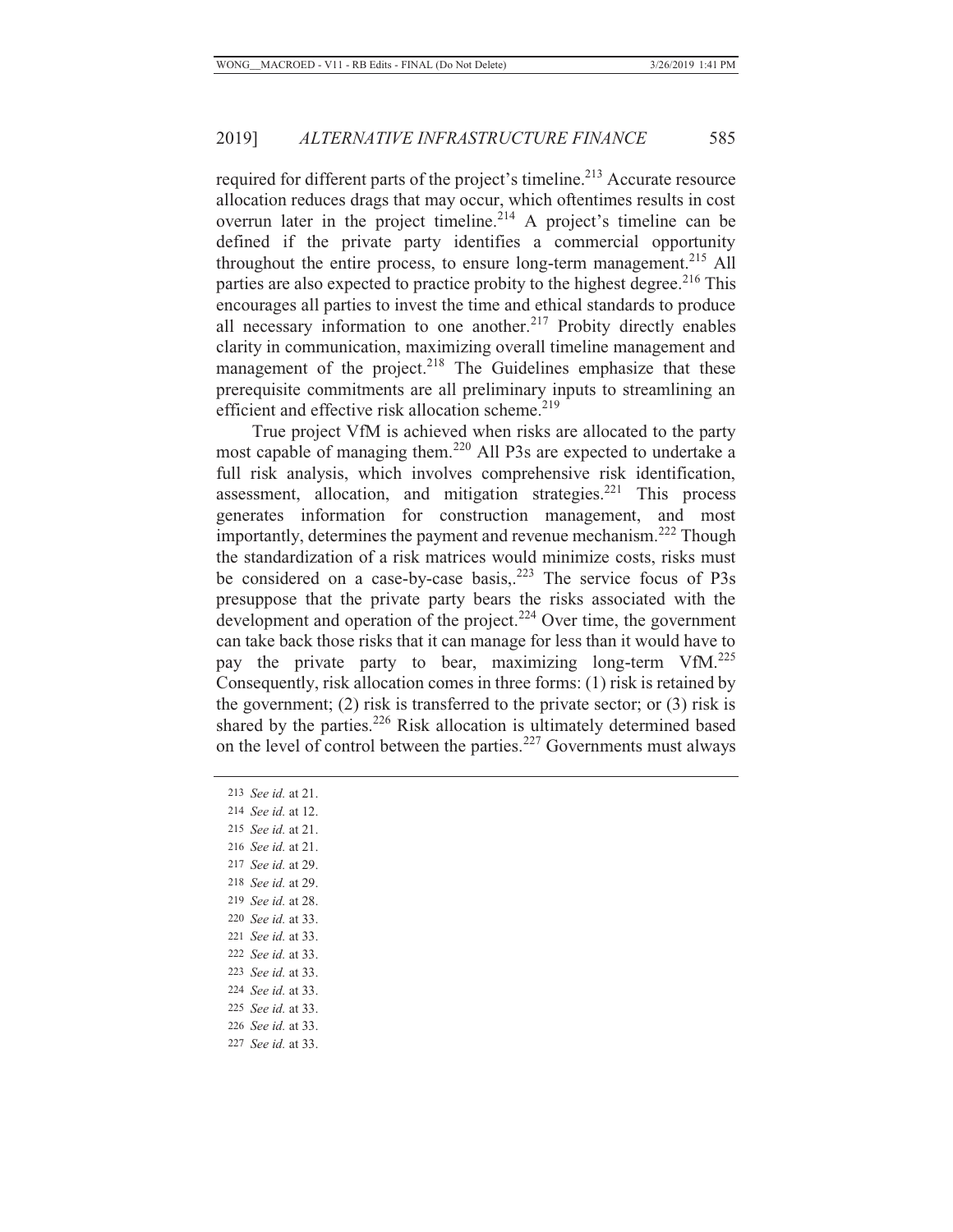consider that in the end, the risk will ultimately be transferred back to the government, so initial risk allocation must take into account the threshold for costs based on a limited term of risk exposure.<sup>228</sup>

The Guidelines are a framework that applies to all states, territories, and the Commonwealth of Australia.<sup>229</sup> The contents of the Guidelines are meant to represent the current best practice in the delivery of P3 projects, and to promote consistency in the application of the P3 process and risk allocation models.<sup>230</sup> This standardization creates cost efficiencies in the tender process for both public and private participants.231 A national approach to determining P3 frameworks is not meant to regulate or enforce any limitations to infrastructure development, but to facilitate the different interests of the parties involved.<sup>232</sup>

#### V. CONCLUSION

As seen above, P3s have wide and varying uses ranging from infrastructure development to providing public services. While there are benefits and drawbacks to P3s, the existence of a national framework does not hinder or damage the current infrastructure market in the U.S. The implementation of a rigorous procurement regime can alleviate most of the drawbacks that may occur in P3 financing. Congress can draw data and information from existing enabling legislation from states, as well as the different P3 frameworks adopted overseas. Federal legislation enabling public-private partnerships was the first step towards a federal framework, but it does not normalize the P3 pipeline enough to encourage private sectors to engage in P3s.

The UK and Australia's vibrant P3 markets function due to the incentivization of private sector involvement.<sup>233</sup> Alternative funding sources in those countries are assessed rigorously and empirically, providing an adequately balanced system for expediting the P3 pipeline. This is only possible due to the standardization of the procurement process. Implementing a standard process for procurement provides private sector players a template of risk allocation matrices, standard form contracts, and technical rules for performance guarantees.<sup>234</sup>

232 *See id.* at v.

234 *Id.*

 <sup>228</sup> *See id.* at 33.

 <sup>229</sup> *See id.* at v.

 <sup>230</sup> *See id.* at v.

 <sup>231</sup> *See id.* at v.

<sup>233</sup> ERNST & YOUNG, *supra* note 162.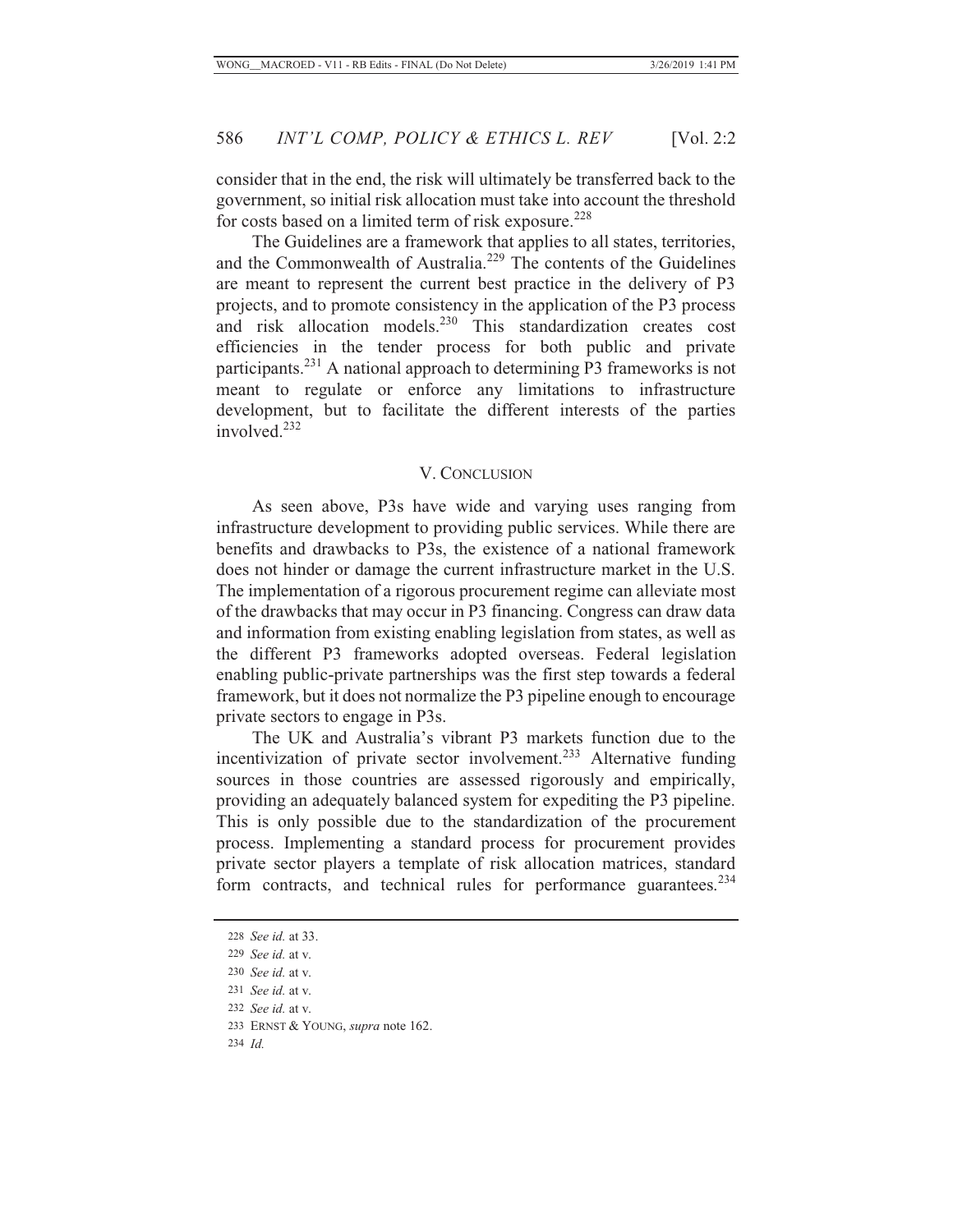Reducing the effort required to produce documentation coupled with eliminating the wait time between bids, has made the overall bid structure cheaper and more accessible for private sector partners to shop. While standardization leads to easier and cost-efficient engagement, the U.S. Federal Government also needs to provide more information and research on P3s.

The political leadership must encourage public awareness of the relative costs, benefits and risks of P3s and conventional procurement.<sup>235</sup> Popular understanding of P3s requires active consultation and engagement with stakeholders as well as involving end-users in defining the project and subsequently in monitoring service quality. "Community outreach, public presentations, and workshops with [end-users] are often required before government considers and approves [P3] projects."<sup>236</sup> "Governments, investors, developers, and operators alike would benefit from sharing more information in more structured ways."237 Local knowledge received from the public-outreach process helps project design, function, and implementation. Clear guidelines and transparency in the procurement process can provide the private sector with early insight as the nuances of the proposed concession. Conversely, by standardizing the flow of information, the government is able to receive and collect information on the financial projections and feasibility of private sector involvement. Only if the political level is aware of and accepts the costs and benefits of using P3s, can the issues around P3s be tackled and balanced appropriately with stability and predictability.

Active consultation and engagement with stakeholders should be an integral element of the process. Even in the case of an unsolicited P3 concession, the public-sector party and the private-sector party "must plan to engage stakeholders and adjacent property owners to reach a shared vision with support for the project."<sup>238</sup> P3s may be used to introduce a more private-sector approach to service delivery in sectors that are traditionally government responsibilities. This can have effect on both working conditions, the culture of the work place and opportunities for advancement. Heightened level of engagement also encourages the government to engage in more communications with infrastructure and

<sup>235</sup> Philippe Burger, Justin Tyson, Izabela Karpowicz & Maria Delgado Coelho, *The Effects of the Financial Crisis on Public-Private Partnerships* 144 (Int'l Monetary Fund Working Paper No. 09/144, 2009), https://www.imf.org/external/pubs/ft/wp/2009/wp09144.pdf.

<sup>236</sup> Kasdin, *supra* note 73.

<sup>237</sup> Duvall, Green & Kerlin, *supra* note 80, at 40.

<sup>238</sup> Stephen B. Friedman & Clayton Gantz, *Creating Relationships between Developers and Public Bodies*, *in* SUCCESSFUL PUBLIC/PRIVATE PARTNERSHIPS: FROM PRINCIPLES TO PRACTICES 28, 29 (Stephen B. Friedman ed., 2016).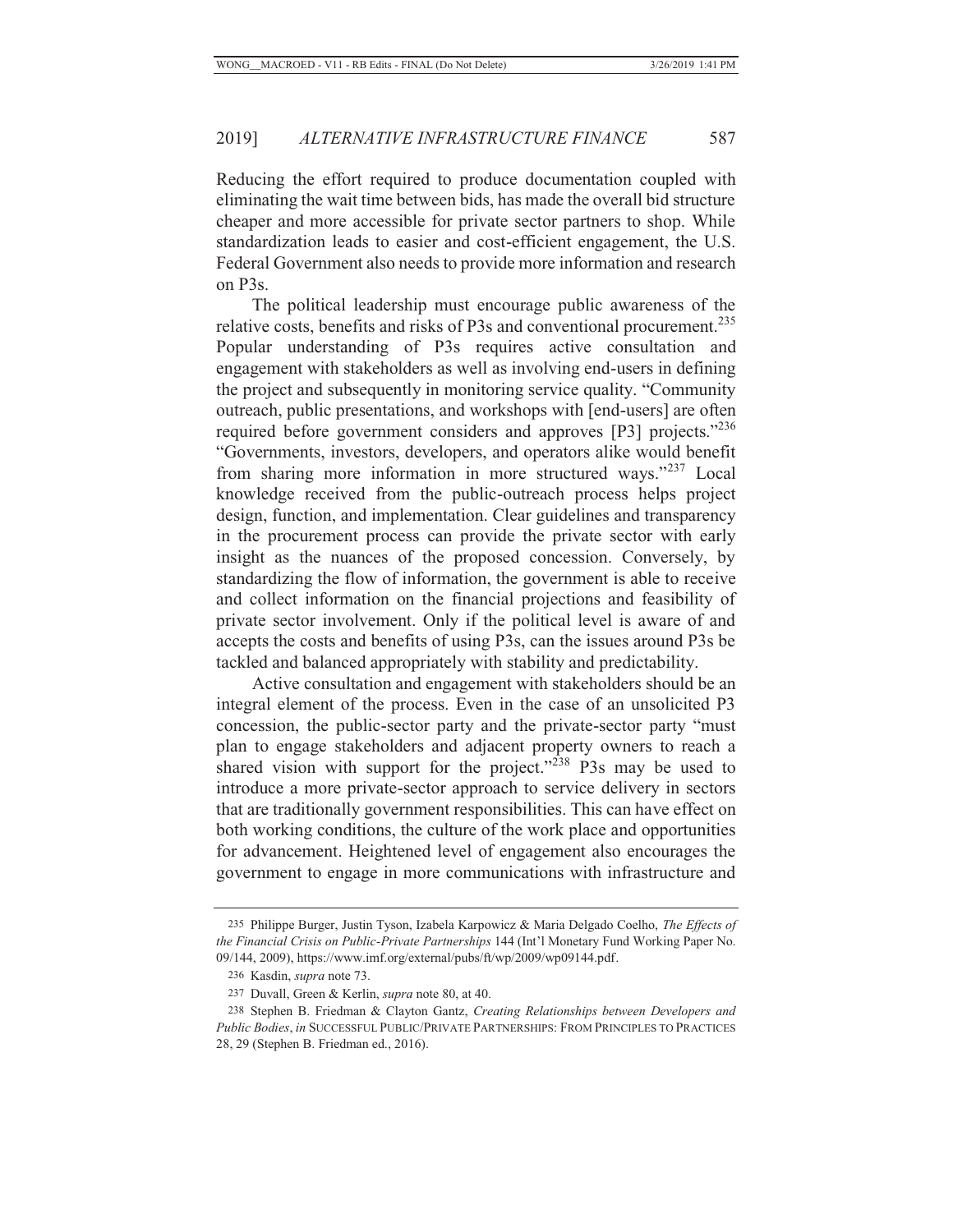project finance professionals, beyond the normal procurement and solicitation framework.

Defining outputs in the P3 contract is essential. It should involve end-users in defining the project and its output specification, and subsequently in monitoring service quality once the project is operational. Defining outputs can be instrumental in achieving better alignment of service specification with user expectations and exert pressure on service providers to meet service standards. In addition, involving end-users in design and monitoring increases the likelihood of the effort being perceived as legitimate, fair and understandable. Independent public oversight of P3 implementation can also promote public agency innovation and better outcomes for the society as a whole through greater accountability and social control.

Key institutional roles and responsibilities should be maintained. This requires that private-sector actors, Congress, and sector professionals are entrusted with clear mandates and sufficient resources to ensure a prudent procurement process and clear lines of accountability. A number of institutional roles should be competently pursued to secure and maintain VfM: a sound procurement process, implementing the specific P3, fiscal and budgeting issues, auditing of the P3, and rule monitoring and enforcement.<sup>239</sup> These roles can be maintained through a number of institutional set-ups. However, clear lines of separation must be established to maintain accountability. The authority that is procuring the P3 must have public responsibility to oversee that the project is meeting the performance standards set forth within the concession contract, by monitoring and advising private sector actors during the project life-cycle. The authority is responsible for preparation, negotiation and administration of the contract and for monitoring and evaluating contract performance during the different phases of the project. This is crucial for the government to retain value for money during the whole life of the contract.

Given the complexity of P3 concessions and their relatively infrequent use, critical skills to ensure value for money may need to be concentrated in a quasi-governmental agency that is made available to the relevant authorities. A P3 agency's function can be pursued by several complementary units. The P3 agency can fill gaps in terms of specific skills—a lack of coordination or high transaction costs. Institutional

<sup>239</sup> Ana Corbacho & Gerd Schwartz, *PPPs and Fiscal Risks: Should Governments Worry?*, *in* PUBLIC INVESTMENT AND PUBLIC-PRIVATE PARTNERSHIPS: ADDRESSING INFRASTRUCTURE CHALLENGES AND MANAGING FISCAL RISKS 85 (Gerd Schwartz, Ana Corbacho & Katja Funke eds., 2008).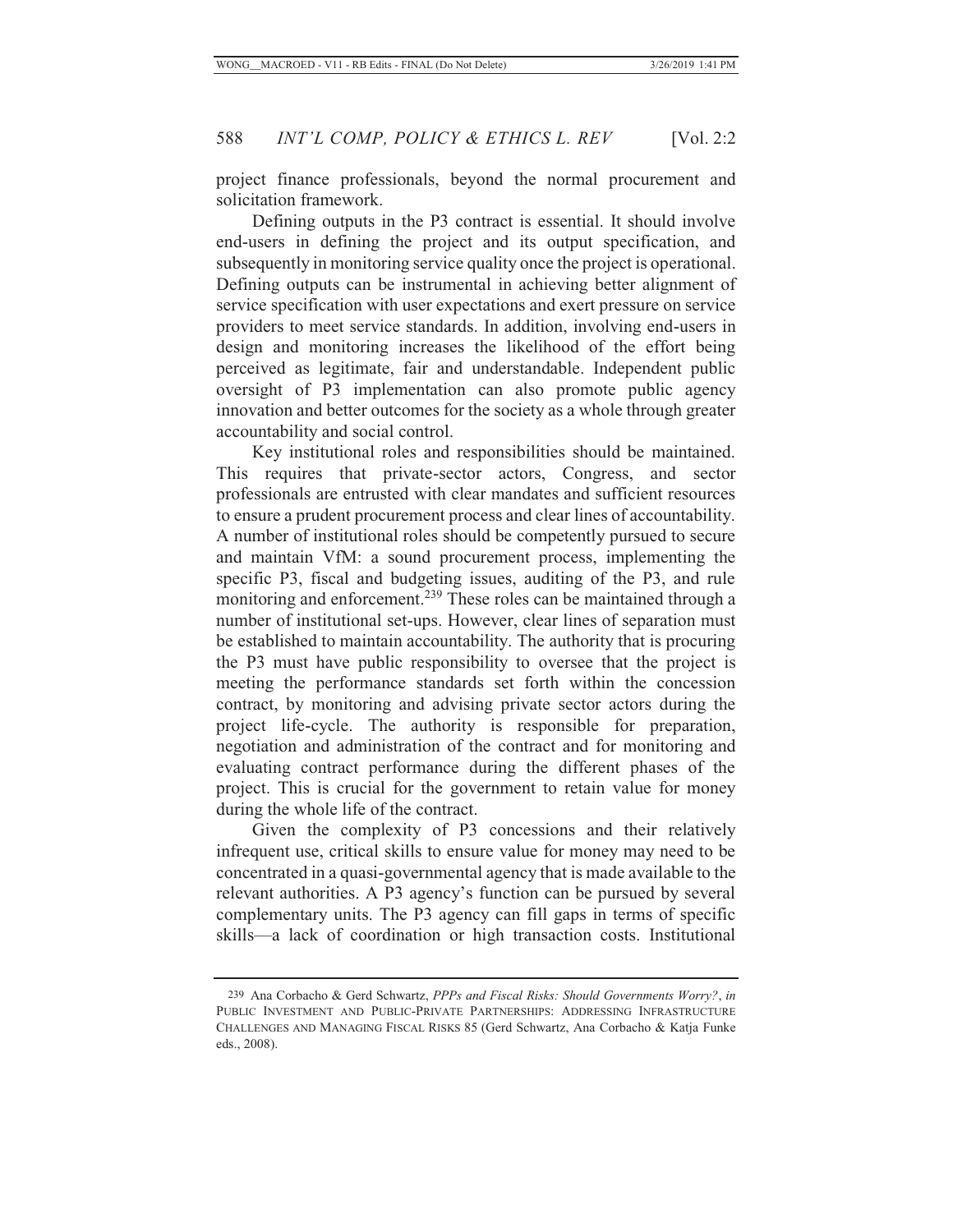shortcomings should be addressed taking the country's needs and current institutional context into account. This role requires that the P3 Agency has the requisite in-depth financial, legal, economic and project management skills. This capacity should be used to assess the specific P3 compared to the traditional public investment route. The P3 Agency should support the authority in its endeavor to secure value for money both in the procurement and in the implementation phases. This agency should also make sure that procedural steps (gateways) are followed throughout. It is important that the role of the P3 Agency is clear and without conflicts of interest. While responsible authorities should draw on expertise from the P3 Agency where necessary, it should be emphasized that they remain ultimately responsible for the project. Importantly, although the P3 Agency should help the relevant authorities prepare and negotiate the P3 contract, it should not decide on whether the P3 should move forward. This green-lighting process should be effectively enumerated by Congress.

In line with the government's fiscal policy, Congress should ensure that the project is affordable, and the overall investment envelope is sustainable. An investment project is affordable if the expenditure and contingent liabilities it entails for the government can be accommodated within current levels of government expenditure and revenue

P3 frameworks must enable all parties to understand the goals and the considerations that are involved when undertaking a P3 concession. Public parties must realize that private parties expect revenues based on the amount of risk they are willing to take. Private sector parties must understand that the public agency is not profit-driven, but rather goal and performance driven. Best practices, as seen in the different frameworks above, provide guidelines for establishing a set of standards for P3 concessions. The Federal Government should take into consideration several key factors.

To show that a P3 can deliver the job at the right cost, and then develop a project that will convince lawmakers and investors, is not an easy task. Many government agencies lack experiences with P3s. While thirty-five states, along with the District of Columbia and Puerto Rico, have legislation enabling P3s, only eighteen states and Puerto Rico have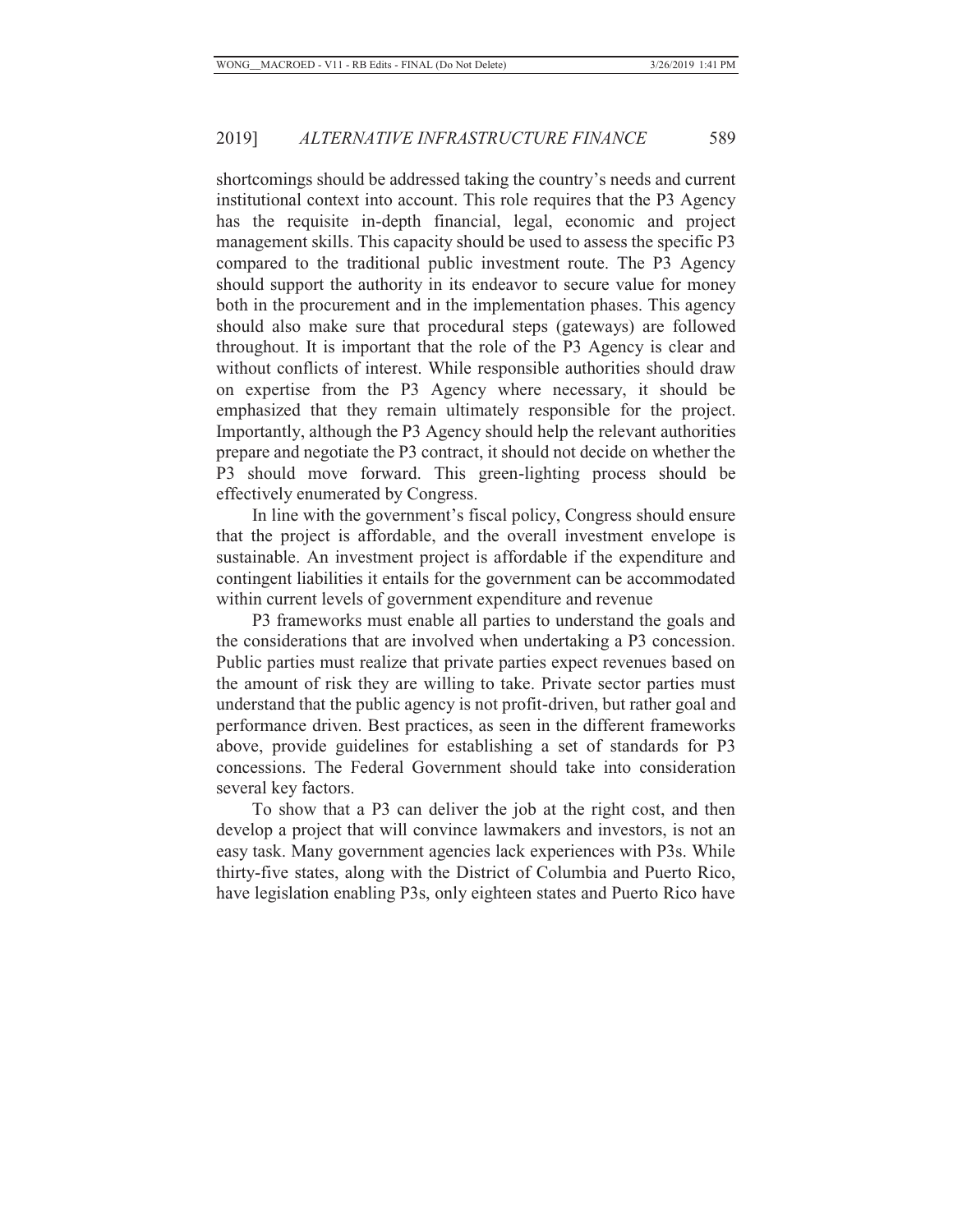ever reached financial close on a P3.240 A dedicated P3 office centralizes expertise, responsibility, and decision-making capacity.<sup>241</sup>

Although process inefficiencies and bid costs are a barrier to competition, the key issue identified within the U.S. P3 market is the sporadic nature of project pipeline, and the current inability of existing and potential new market participants to undertake an informed assessment of the likely opportunity in respect of P3 projects. Without guidelines set forth such as those in the UK or Australia, there is no commitment from the U.S. Federal Government in coordinating infrastructure projects with state executives. Should the U.S. P3 pipeline be standardized, many other issues regularly cited as key barriers to competition—such as complexity of process, magnitude of bid costs, lack of coordination, and the sporadic nature of projects brought to the market—would have less of an impact. Investors would have more information to assess the market opportunity and respond efficiently by either entering the market or growing existing teams to meet national infrastructure needs.

Specific laws may also be required to allow the public agency to contract with private bodies for the delivery of services hitherto provided only by the state. For user-fee P3s, private investors will also seek clarity about the government's commitment to adopt a price policy that will ensure the financial viability of the contract, accompanied by the adoption of transparent subsidies if the government decides that not all consumers can afford to pay cost-recovery tariffs. Furthermore, regulatory frameworks may be needed in many of the infrastructure sectors where P3s are most likely to be used. In some cases, sectors may be undergoing reforms, and the signature of the contract may precede the adoption of a broader sectoral framework. When the regulatory framework and institutions are already in place, private-sector investors will always assess features such as the technical capacity and autonomy of the regulators, the predictability of the decisions, and the transparency of the processes. The existence of clear monitoring mechanisms with which to supervise the project after it has been signed is also important because it increases predictability and transparency for all parties involved. In sum, governments must prepare for private sector

<sup>240</sup> *See State P3 Legislation*, U.S. DEP'T OF TRANSP., https://www.fhwa.dot.gov/ipd/p3/legislation (last updated Aug. 16, 2018).

<sup>241</sup> *Recommendation of the Council on Principles for Public Governance of Public-Private Partnerships*, ORG. FOR ECON. CO-OPERATION AND DEV. (May 2012), https://www.oecd.org/governance/budgeting/PPP-Recommendation.pdf.